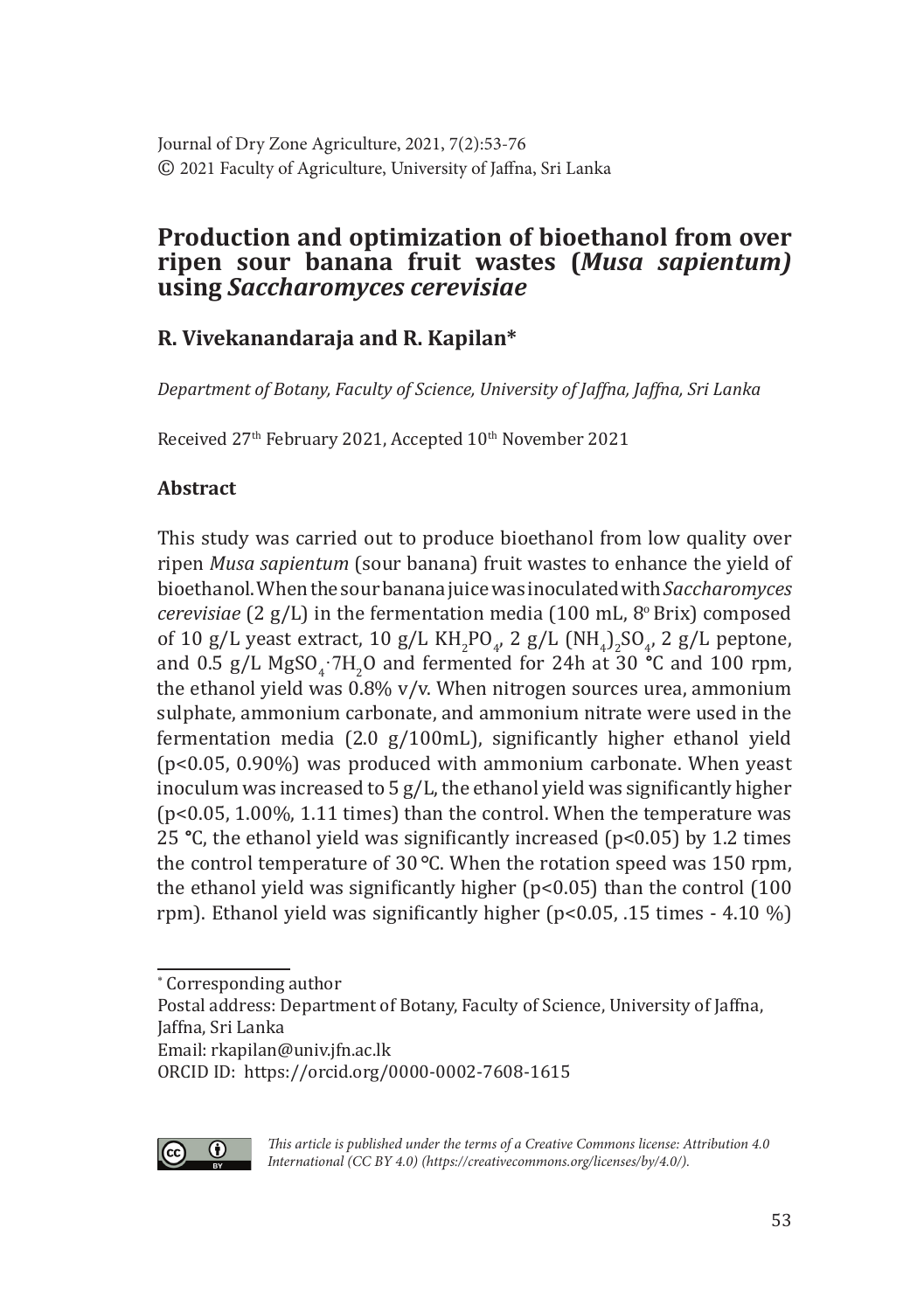with 90% of banana juice. With 0.1 g/100mL of ammonium carbonate, ethanol yield was significantly increased by 1.1 times (p<0.05, 40 %) than the non-optimized control (0.2 g/100mL). Sucrose significantly stimulated ethanol yield than the other sugars. Fifteen grams per hundred milliliters of sucrose yielded significantly higher ethanol (p<0.05, 2.33 times) than the non-optimized control (2 g/100mL). When the pH of the medium was optimized at 6.0, the ethanol yield was significantly higher (p<0.05, 12.60%). Therefore, *Musa sapientum* could be an effective substrate for bioethanol production and optimization process increased the bioethanol yield significantly by  $15.75$  times  $(12.60\% - 1.6$ °Brix).

**Keywords:** baker's yeast, bioethanol, sour banana fruit waste, fermentation, incubation period

# **INTRODUCTION**

Since petroleum-based fossil fuels are exhausted super-fast to meet the demands of the rapidly increasing human population, the energy crisis has become an important global concern nowadays (Prasad *et al*., 2007). Greenhouse gas emissions from fossils fuels cause adverse effects on the nature. Increase in the CO<sub>2</sub> level by the burning of petroleum-based fuels causes global warming (Naik *et al*., 2010). Disruption of oil supply in the Middle East countries where major field of petroleum-based fossil fuels are found would cause a huge struggle for fuel consumption and fuelbased essential sectors (Nagashima *et al*., 1984; Ogbonna *et al*., 2001). Scientists have shown great interest in finding out a sustainable and environmentally friendly energy sources for our industrial needs and for regular consumption for the vehicles of public all over the world (Mabee *et al*., 2005). As a solution, bioethanol is considered as one of the best options as a sustainable and renewable energy source.

The merits of bioethanol are higher octane number, evaporation enthalpy, flame speed and wider range of flammability, that make them suitable as a fuel source (Balat, 2007; Balat *et al*., 2009; Dias de Oliveira *et al*., 2005). Since the bioethanol is an eco-friendly oxygenated fuel containing oxygen of more than 35%, it is highly suitable to reduce the emission of particulate and other greenhouse gases during combustion (Demirbas, 2008; Malca *et al*., 2006; Searchinger *et al*., 2008). In addition to the above, bioethanol reduces the interference on ozone due to its lower ambient photochemical reactivity (Lynd *et al*., 1991; McCarthy *et al*., 2006).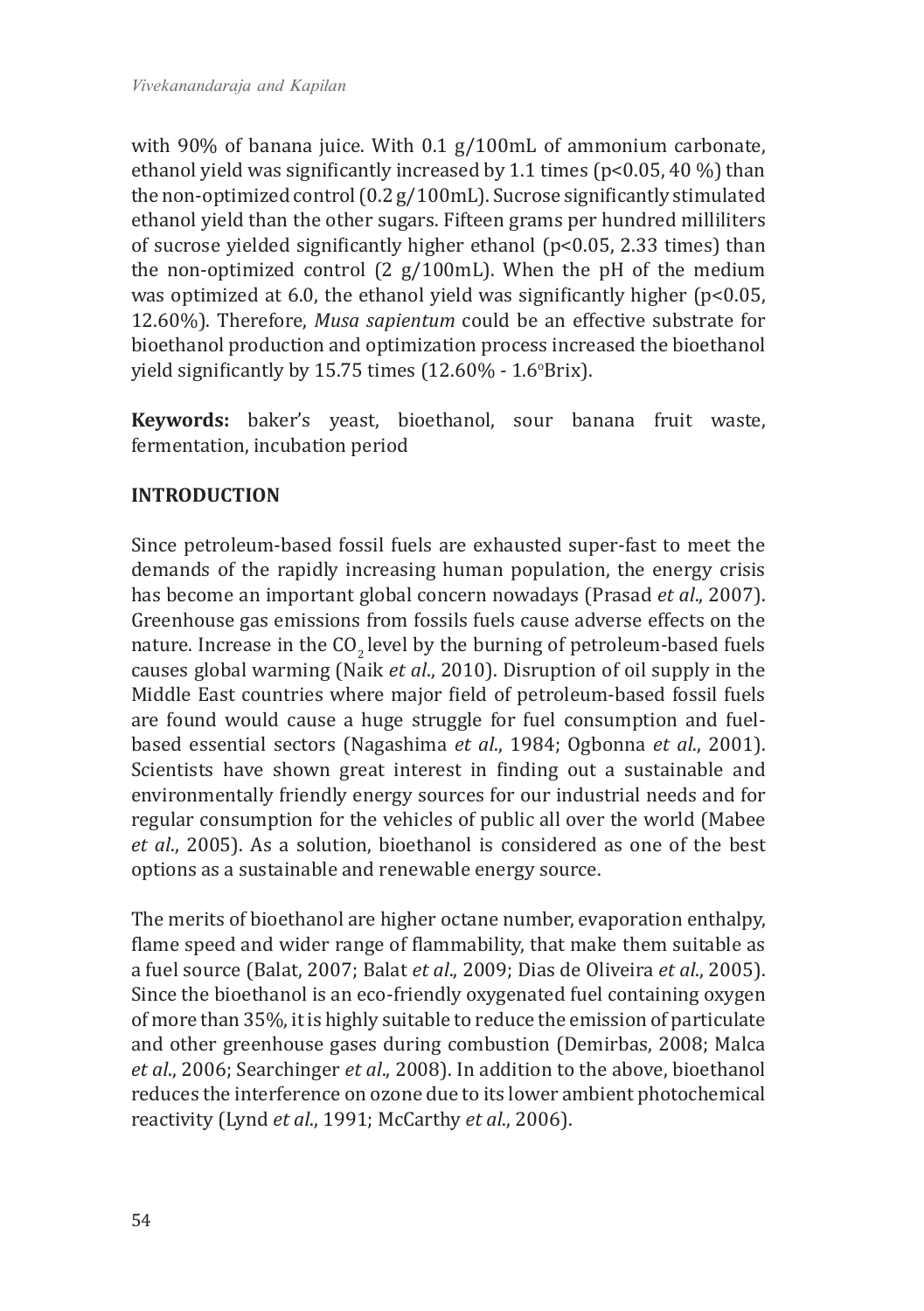Bioethanol can compete with petroleum in terms of sustainability and economic viability, only when it is produced from cheaper natural sources (Cysewski *et al.,*1978; Maiorella *et al*., 1984). At present, starch from cereal crops and juice and molasses from a wide range of crops are the two types of primary feed stocks employed in large scale biofuel production (Balat *et al.,* 2009; Mojovic *et al*., 2006; Salassi *et al*., 2007; Wilkie *et al*., 2000). Bioethanol production from diverse lignocellulosic biomasses has been studied widely but this type of research study is confined to the laboratory level. Usage of free sugar containing juice as feedstock for ethanol production than starch or lignocellulosic biomass has been cheaper and easily available. This may be due to the non-requirement of costly steps such as pretreatment of the lignocellulosic biomasses and hydrolysis step to obtain fermentable sugars (Bryan *et al*.,1990; Ganesh *et al*., 1995; Nilkolovv *et al*., 2000; Rolz *et al*., 1980). Microbial involvement in fermentation of sugars would be sometimes possible in the absence of oxygen with glucose and this results in ethanol and carbon dioxide (Deesuth *et al*., 2012; Ingram *et al*., 1998). Fermentation of yeast to produce alcoholic beverages such as beer and wine has been a prominent practice in the past, and this step is still efficiently used to produce bioethanol from renewable energy sources (Dien *et al*., 2003; Kosaric *et al*., 1995). *Saccharomyces cerevisiae* (de Mancilha *et al*., 1984; Liang *et al*., 2008; Sheoran *et al*., 1998; Yu *et al*., 2009). *Saccharomyces diastaticus* (Maruthai *et al*.,2012), *Kluyveromyces marxianus* (Limtong *et al*., 2007; Nonklang *et al*., 2008). *Escherichia coli* and *Klebsiella oxytocastrain* (Da silva *et al*., 2005) and *Zymomonas mobilis* (Cazetta *et al*., 2007; Gunasekaran *et al*., 1999; Rogers *et al*., 1982; Rodriguez *et al*., 1986) have been widely used for ethanol production from sweet sugary juices. Among these, *S. cerevisiae* has been the best choice for alcoholic fermentation because of the following reasons: efficient capacity to convert sugar into alcohol, capability of producing loosely clumped mass of fine particles during growth, easier to settle or suspend in the fermentation chamber (Kosaric *et al*., 1995) and higher tolerance to the ethanol present in the growing media (Olsson *et al*., 1993).

The optimum temperature range for the efficient function of *S. cerevisiae* for ethanol production is 30–35 °C and slightly alkaline media is highly preferable for effective fermentation. The heterotrophic microorganisms are generally used in fermentation process, they need at least a carbon and a nitrogen source for their survival and their growth. The direct bioethanol production from the free sugar containing juices of some plants is conducted by this yeast and they convert sucrose or mono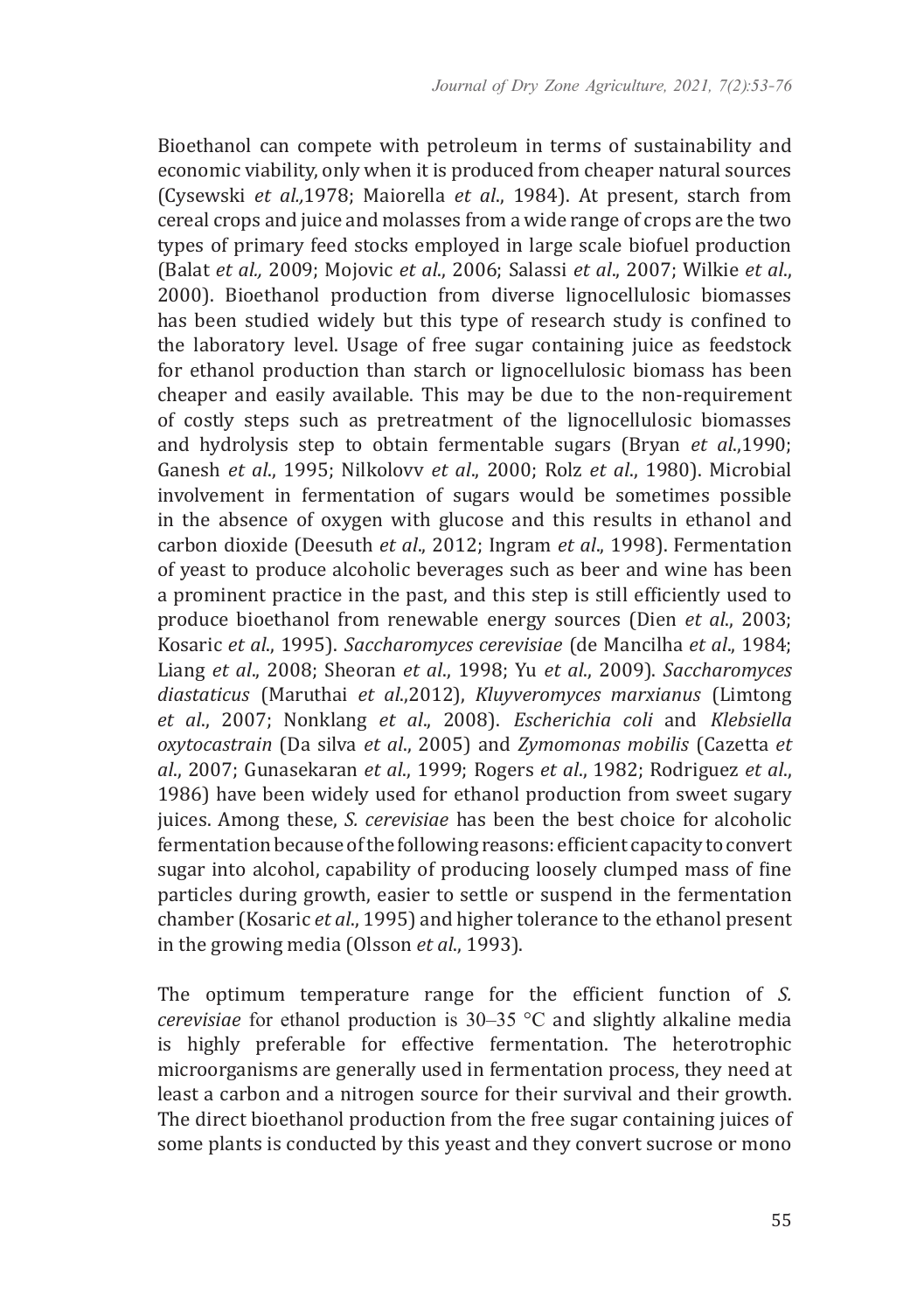saccharides present in the raw materials into ethanol through the direct fermentation process (Cardona *et al*., 2007; Hossain *et al*., 2010). Banana, pineapple, orange, mango, sugarcane, and some fruits are the potential crops yield free sugar containing juices (Ensinas *et al*., 2009). These plants contain free sugars such as sucrose, glucose, and fructose (Dhaliwal *et al*., 2011). Sucrose is the major sugar in fermentable juices and it can be easily converted into glucose and fructose during fermentation process by using the enzyme invertase, found in yeast (Dodic *et al*., 2009; Sanchez *et al*., 2008).

A trend of converting staple paddy fields into banana cultivations has been increasing during the last decades due to the advantage that diverse banana plants grow very well in the dry zones of Sri Lanka. Among the different types of banana cultivars grown in Sri Lanka, most varieties are very popular because of their taste, low price, and nutritional qualities. Sour type banana is one of the very unpopular types of banana fruits produced in excessive quantities in northern Sri Lanka due to its sour taste. Large quantities of this variety of banana type are wasted without human consumption and considerable amount is allowed to deteriorate due to lower human attention and very poor taste. The shelf-life of this type of banana is also very short and it is easily susceptible to microbial invasion. Due to its small size, irregular-shaped black lesions formed frequently on the skin and poor taste, it is discarded into the garbage or used as feed for cows in large farms in the Jaffna peninsula. Sometimes, farmers choose not to harvest this type of banana from their cultivation land. Usage of plant juices as feedstocks would cause low storability and subjected to microbial decomposition and these are the demerits of the usage of sugary juices for fermentation (Dodic *et al*., 2009). To purify the juices, the conventional liming-carbonation method that uses more energy and produce waste and  $\text{CO}_2$ is replaced by the usage of membrane technology nowadays (Lipnizki *et al*., 2006). Method using membrane filtration of sugar juice is highly preferred over the conventional liming-carbonation method for yielding higher sucrose concentration (Hakimzadeh *et al*., 2006; Kawa-Rygielska *et al*., 2013; Regiec *et al*., 2004; Shahidi *et al*., 2006). Further, the sour variety of banana is very cheap, easily available, and grows excessively all over Sri Lanka. Therefore, the objective of the study was to determine the bioethanol production from the poor quality sour type banana fruit waste and to optimize the conditions to enhance the yield.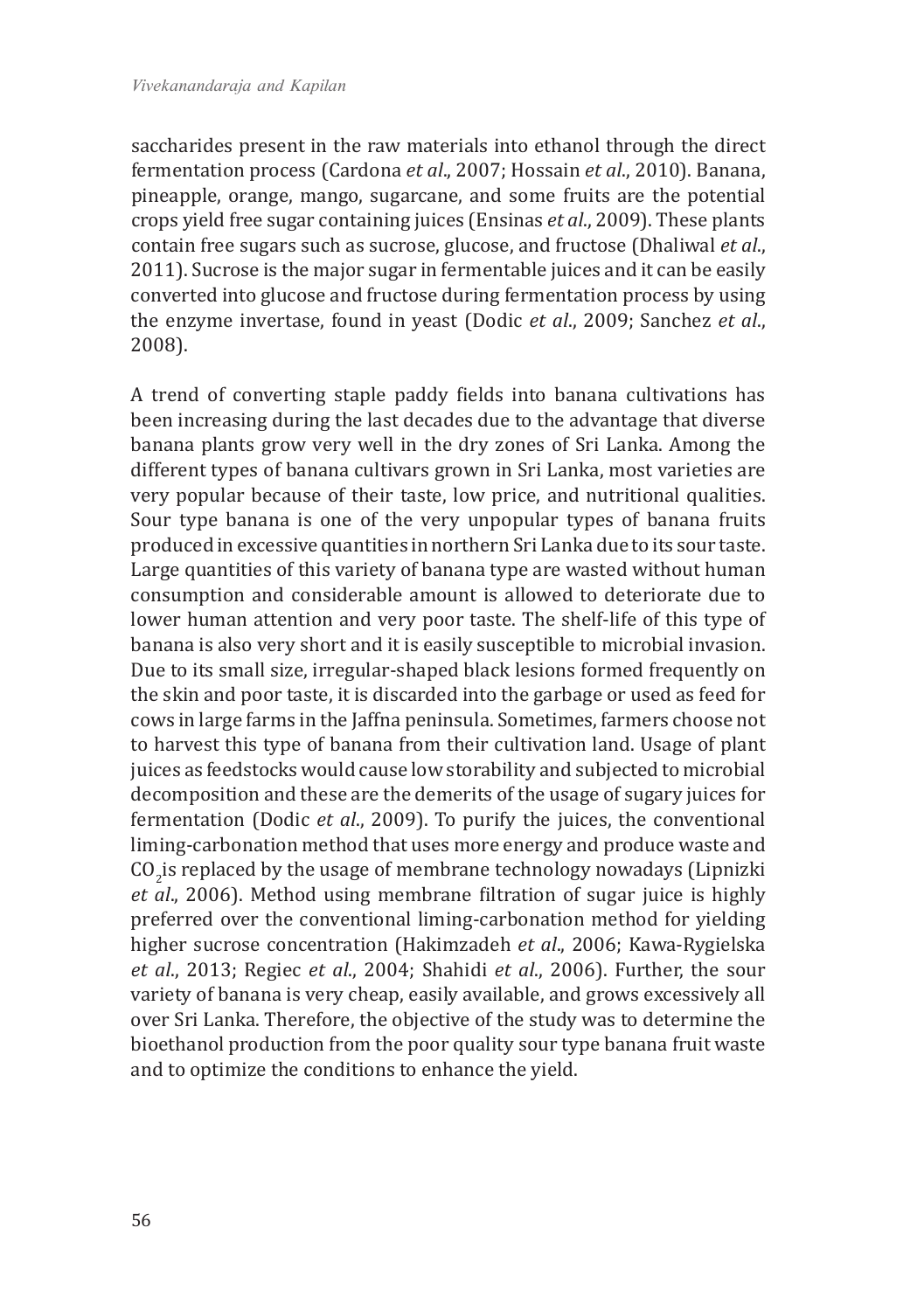#### **MATERIALS AND METHODS**

#### **Source of microbial strain and fruit**

Baker's yeast (*Saccharomyces cerevisiae*) was purchased from the local market. Sour banana fruits (*Musa sapientum*) were grabbed from the Botanical Garden of the Department of Botany, University of Jaffna, and juice was prepared. Compared to other types of microorganisms, yeasts especially *Saccharomyces cerevisiae* is the common microbe employed in ethanol production due to its high ethanol productivity, high ethanol tolerance and ability to ferment a wide range of sugars (Azhar *et al*., 2017)

### **Chemicals and media**

All the chemicals used were obtained from Sigma-Aldrich Chemicals PVT LTD, 301/2, Galle Road, Colombo-00300, Western province, Sri Lanka. Basal medium containing 10 g/L yeast extract, 10 g/L  $KH_{2}PO_{4}$ , 2 g/L  $(MH_4)_2SO_4$ , 2 g/L Peptone, and 0.5 g/L MgSO<sub>4</sub>.7H<sub>2</sub>O was prepared. After the autoclaving of the conical flask containing 100 mL media, it was inoculated with 0.2 g of *Saccharomyces cerevisiae* (2 g/L).

### **Production of biofuel and measurement**

To the fermentation medium (100 mL), (2 g/L) inoculum was added and incubated at room temperature (30  $^{\circ}$ C) in a rotatory shaker (100 rpm), provide a smooth uniform circular motion with an orbit of 16mm, speed range 30-300 rpm, load bearing capacity 10 kg, depth (metric) 420 mm, height (metric) 270 mm. Each flask was cultured at room temperature (30 °C) under oxygen limited condition up to 24 h. The oxygen limited condition was provided by sealing the flask tightly with parafilm and keeping it in an Himedia glass anaerobic chamber, supplied with transparent, unbreakable polycarbonate jar of 3.5 L capacity with sturdy, aluminium lid clamp and sealing ring. Medium was mixed with distilled water and the suspension was mixed and the extract was centrifuged in Hermle. Z 306 model centrifuge with rotor, rotor's radius 8 cm, speed range: 200 to 14,000 rpm, max. capacity 4x100 mL. The supernatant was used for bioethanol measurement.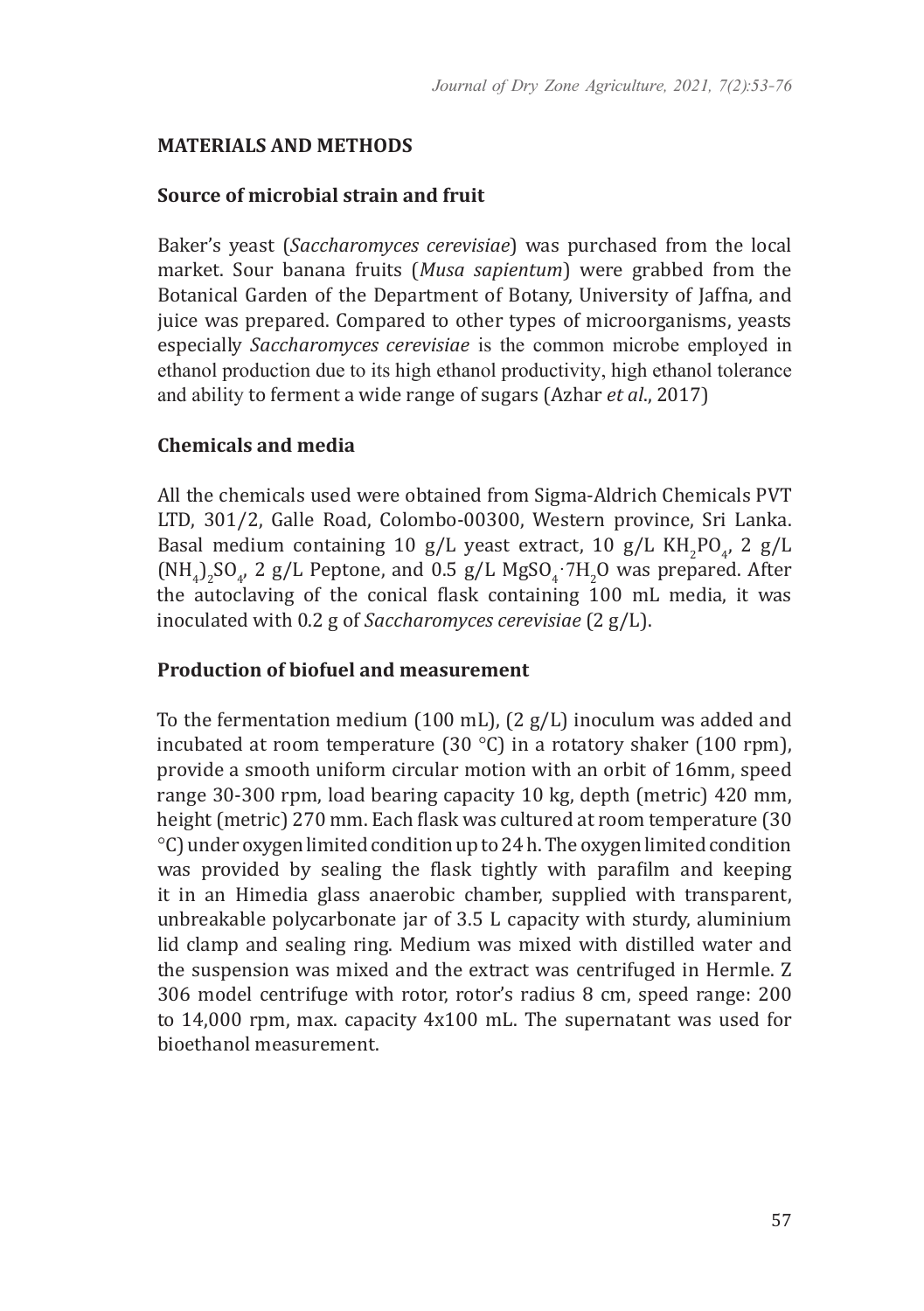# **Analytical methods**

Sugar concentration was measured by using dinitrosalicylic acid method (Miller, 1959) and refractometer method before and after the fermentation process. The suspension was mixed and the extract was centrifuged for 20 min at 3000 rpm (Relative centrifugal force = 805 x g) in a Hermle. Z 306 model centrifuge with rotor, rotor's radius 8 cm, speed range :200 to 14,000 rpm, Max. capacity 4x100 mL. The supernatant was used for bioethanol measurement in percentage using ebulliometer (Wahab *et al*., 2005).

# **Optimization of conditions for bioethanol production**

# **Production of bioethanol in sour banana medium**

Fermentation medium (100 mL) was inoculated with *Saccharomyces cerevisiae* (0.2 g) and incubated at 30 °C for 24 h. Ethanol production was measured by using Salleron ebulliometer, electric heating system 220V-125W, Analysis time 5 minutes approximately, range 0-18% alcohol.

# **Effect of nitrogen source**

Fermentation media were prepared by taking different nitrogen sources (ammonium sulphate, ammonium nitrate, ammonium carbonate and urea) in a concentration of 0.2 g/100mL. The experiment was continued and ethanol production was measured by using Salleron ebulliometer electric heating system 220V-125W, Analysis time 5 minutes approximately, range 0-18% alcohol.

# **Effect of inoculum size**

Media were prepared by mixing the optimized nitrogen source (ammonium carbonate) with liquid fermentation media. Different amounts of yeast inoculum (0.4, 0.5, 0.6, 0.8, 1.0 g/100 mL) was added in the media and incubated at room temperature (30**°**C).

# **Effect of temperature**

Media were prepared by mixing the optimized nitrogen source (ammonium carbonate) with liquid fermentation media. Optimized amount of yeast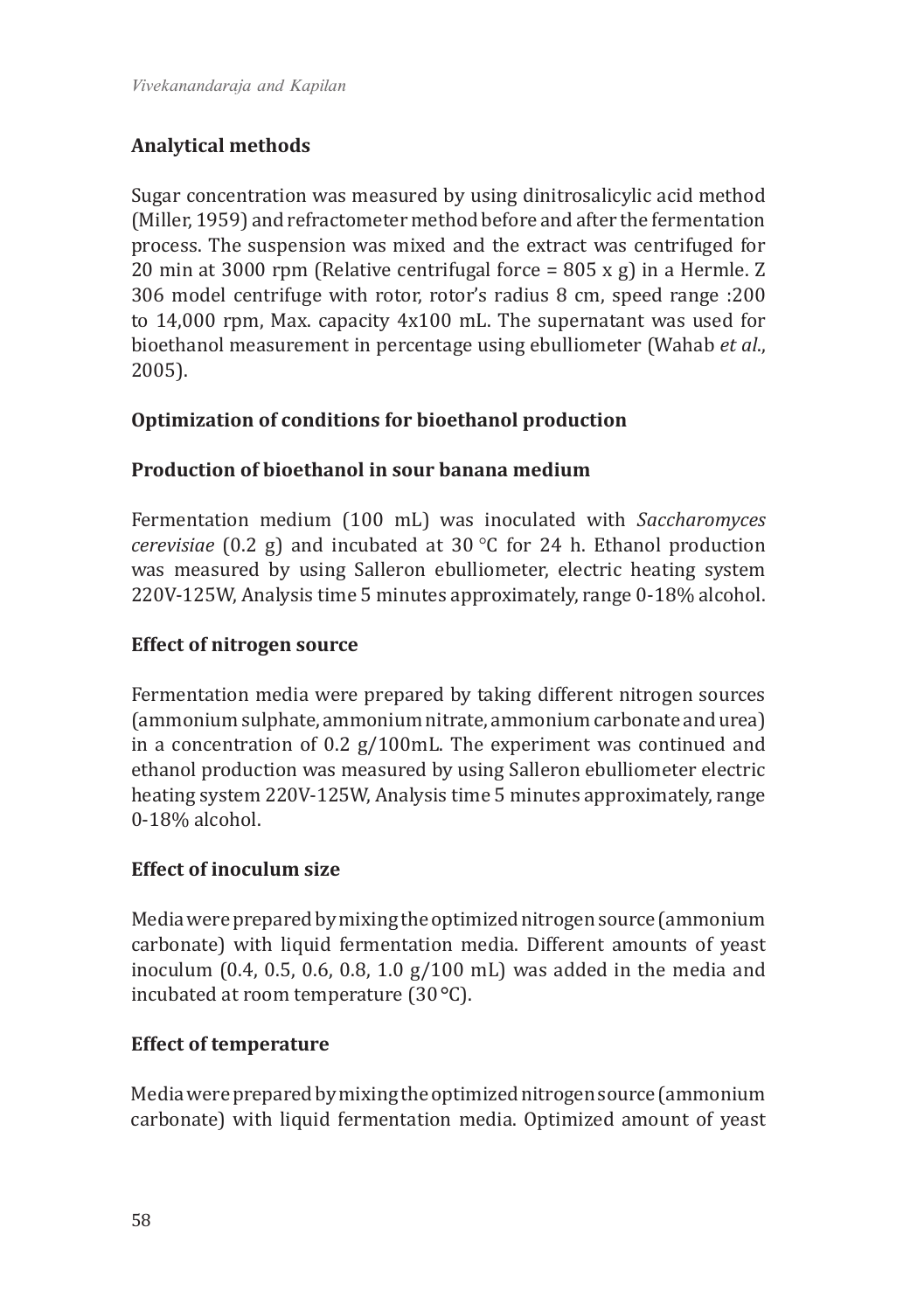inoculum (5 g/L) was added to the media and incubated at different temperatures (10, 20, 25, 30, 35, 40 **°**C) ranging from 10 – 40 **°**C.

## **Effect of rotation speed**

Media were prepared by mixing the ammonium carbonate with liquid fermentation media. Yeast inoculum  $(5 g/L)$  was added to the media and incubated at the optimized temperature (25 **°**C) at different rotation speeds (50, 100, 150, 200, 250 rpm) by using Stuart orbital shaker, provide a smooth uniform circular motion with an orbit of 16 mm, speed range 30-300 rpm, load bearing capacity 10 kg, depth (metric) 420 mm, height (metric) 270 mm.

## **Effect of substrate concentration**

Fermentation media were prepared by mixing all the substances with different concentration of substrate (5%, 10%, 25%, 50%, and 90%) of liquid fermentation media. The fermentation medium was inoculated with yeast inoculum (0.5 g/100mL) and incubated at 25 **°**C at 150 rpm.

# **Effect of amount of nitrogen source (ammonium carbonate)**

Media were prepared by mixing all the substances with different amount of ammonium carbonate (0.1, 0.2, 0.5, 1.0, 1.5, and 2.0 g/100 mL) with 90% of banana juice concentration of liquid fermentation media. The medium was inoculated with yeast inoculum (0.5 g/100mL) and incubated at 25 **°**C at 150 rpm.

## **Effect of carbon source**

Fermentation media were prepared by mixing all the substances with 90% of banana juice concentration and 0.1 g/100mL of ammonium carbonate of liquid fermentation media. Different carbon sources such as glucose, sucrose, maltose, and dextrose (2 g/100mL) were added to the media and inoculated with yeast inoculum (0.5 g/100mL) and incubated at 25 **°**C at 150 rpm.

## **Effect of amount of carbon source**

Media were prepared by mixing already optimized substances at the appropriate level in the liquid fermentation media. Different amount of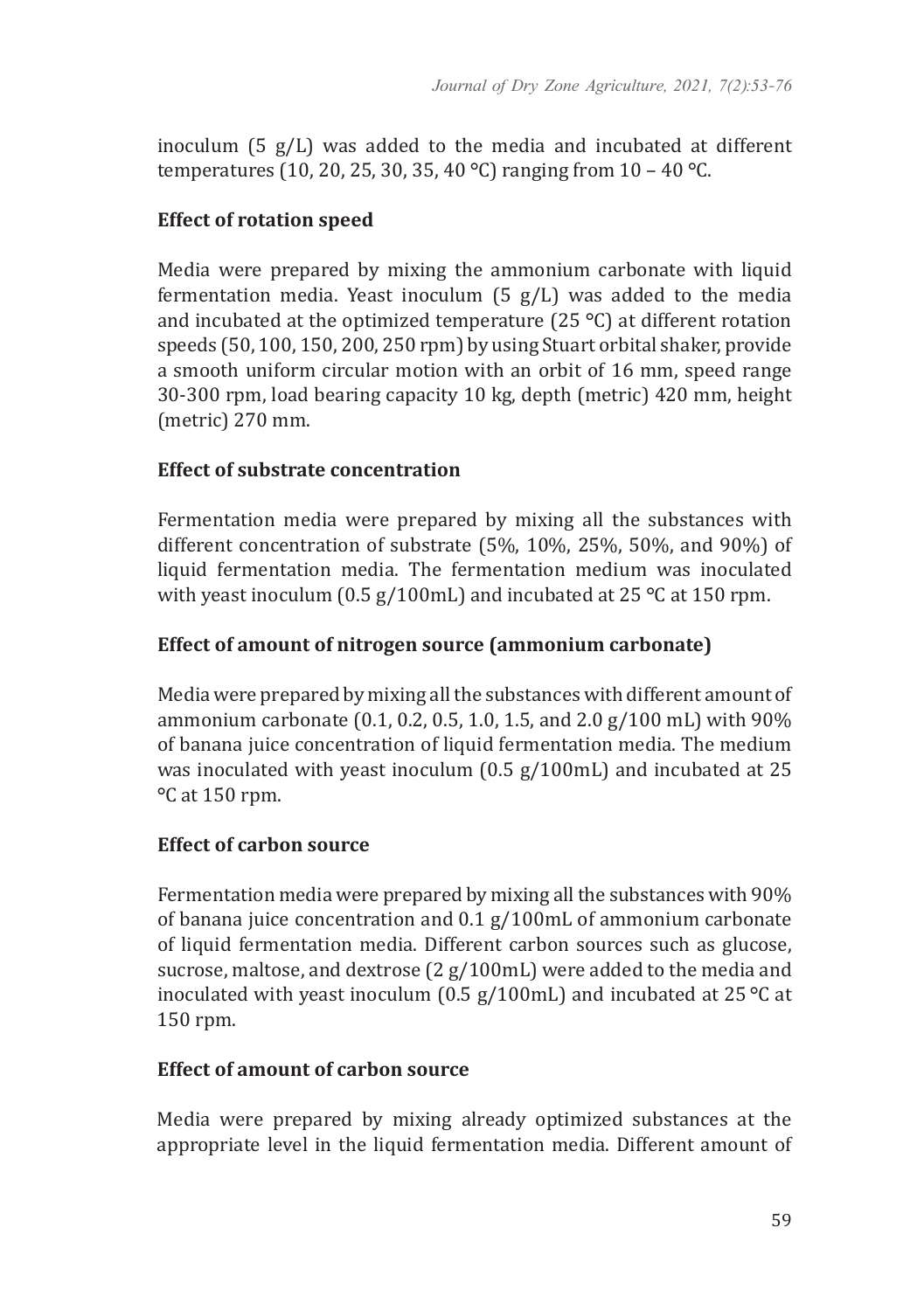carbon source (sucrose  $-1$  g, 2 g, 4 g, 6 g, 8 g, 10 g, 15 g and 20 g) was added to the media and inoculated with yeast inoculum (0.5 g/100mL) and incubated at 25**°**C at 150 rpm.

# **Effect of pH of the medium**

Media were prepared by mixing already optimized substances at the appropriate level in the liquid fermentation media. The medium was set at different pH values such as 4.0, 5.0, 6.0, 7.0, and 8.0 and inoculated with yeast inoculum (0.5 g/100mL) and incubated at 25**°**C at 150 rpm.

# **Effect of incubation period**

Media were prepared by mixing already optimized substances at the appropriate level in the liquid fermentation media. The medium was set at pH 6.0 and inoculated with yeast inoculums (0.5 g/100mL) and incubated at 25 **°**C at 150 rpm. The set ups were incubated at different incubation periods (24 h, 48 h, 72 h and 96 h).

# **Statistical analysis**

All the experiments were carried out in triplicate and the average values were used to plot the graphical representation. Statistical analyses were performed using Minitab 16.0 Version. The data were analyzed using one way ANOVA. Tukey's multiple comparison test was used to determine significant differences at p < 0.05.

## **RESULTS AND DISCUSSION**

## **Production of bioethanol in sour banana medium**

The amount of ethanol produced from the banana juice was 0.8% under non- optimized conditions initially at room temperature after 24 h of fermentation. There were significant differences in the sugar content values obtained before fermentation and after the optimization of fermentation (Table 1).

## **Effect of nitrogen source**

When different nitrogen sources such as urea, ammonium sulphate, ammonium carbonate, and ammonium nitrate were used in the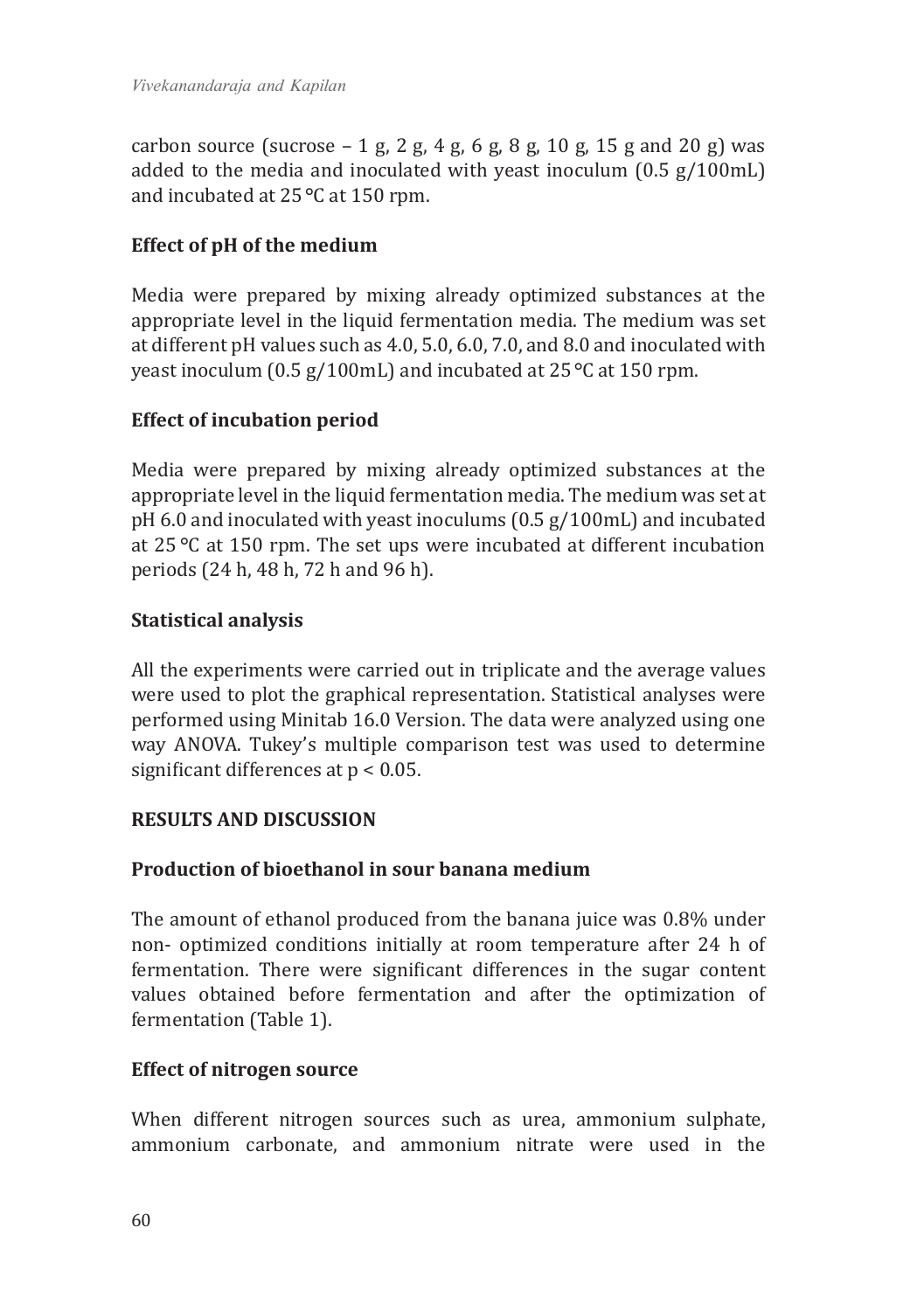fermentation media, significantly higher ethanol production  $(p<0.05$ , 0.90%) was obtained in the medium containing ammonium carbonate (Figure 1) than the other nitrogen sources. Ammonium carbonate as a weak base can provide alkaline environment that facilitates the fermentation process. Hence, ammonium carbonate was chosen as nitrogen source for further studies.

Table 1: Sugar concentrations before and after the fermentation using dinitrosalicylic acid method (Miller,1959) and refractometer method.

| Sugar concentration                           |                                      |                                      |
|-----------------------------------------------|--------------------------------------|--------------------------------------|
|                                               | Before the                           | After the optimization of            |
|                                               | fermentation                         | fermentation conditions              |
| Dinitrosalicylic<br>acid method (at<br>540nm) | $0.55 \pm 0.011$ moldm <sup>-3</sup> | $0.08 \pm 0.005$ moldm <sup>-3</sup> |
| Refractometer<br>method                       | $8 \pm 0.577$ o Brix                 | $1.6 \pm 0.057$ $\circ$ Brix         |



Figure 1: Effect of different nitrogen sources on bioethanol production from banana fruit juice using *Saccharomyces cerevisiae.* Different alphabets show significant differences between the mean values.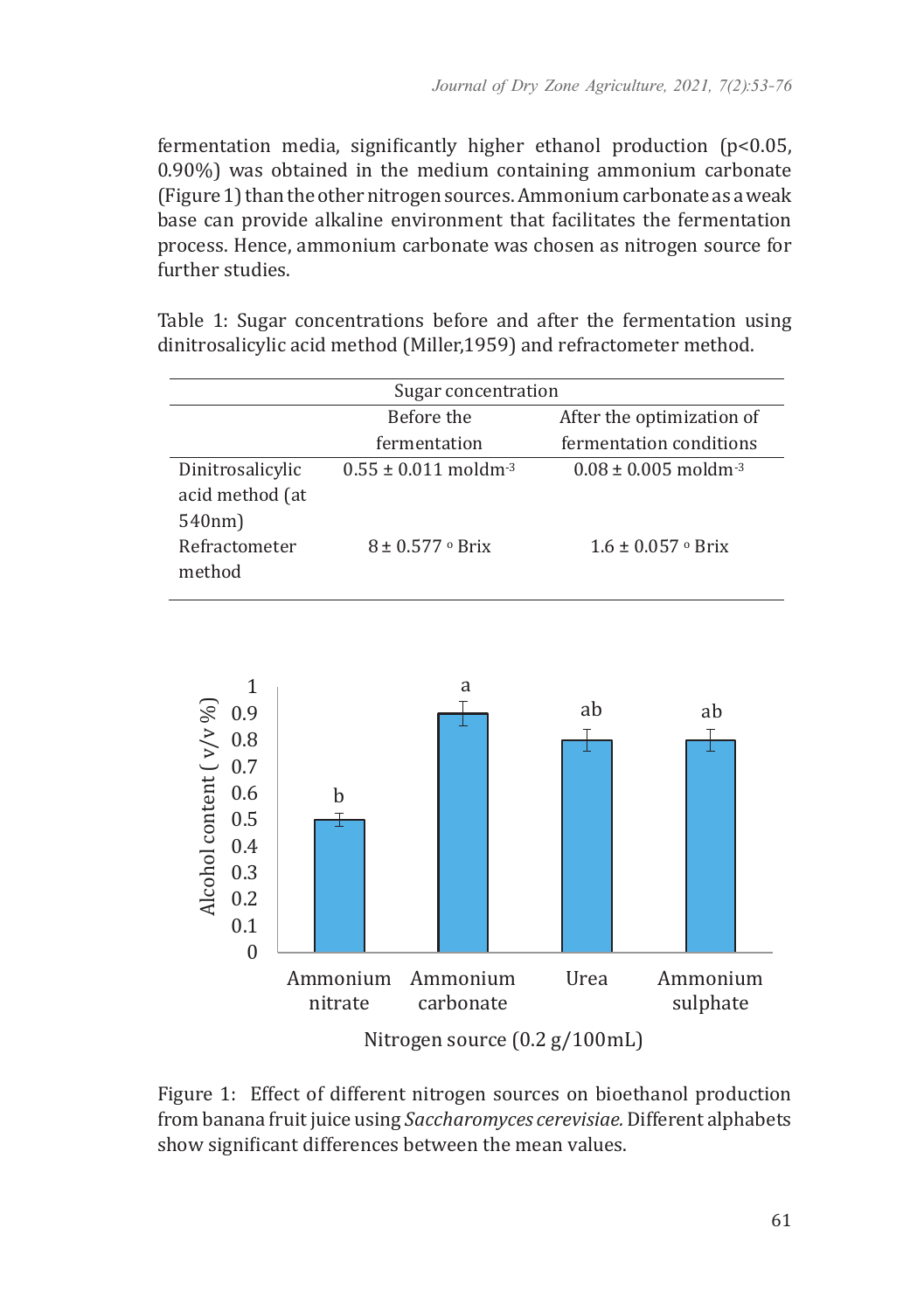### **Effect of inoculum size**

When the size of yeast inoculum was 0.5 g/100mL, ethanol yield was significantly increased by 1.11 times (0.90% to 1.00 %, p<0.05) than the non-optimized control (0.2 g/100mL) (Figure 2). Hence 0.5 g/100mL of yeast inoculum was chosen for further studies. The concentration) of added inoculum in the fermentation media does not have a significant influence (p<0.05) on final ethanol production but also it affects sugar consumption rate (Laopaiboon *et al*., 2007). When the inoculum concentration increased within a certain range that can causes a reduction in the fermentation time due to the rapid growth of the yeast cells in the fermentation media they immediately consume fed sugars producing ethanol.





### **Effect of temperature**

The bioethanol production after 24 hours at 10, 20, 25, 30, 35 and 40 °C was 0.60%, 1.00%, 1.20%, 0.90%, 0.70% and 0.60% respectively (Figure 3). Even though yeast grew well at temperatures between 30 – 60 **°**C, the bioethanol production was significantly higher at 25 **°**C (1.20%,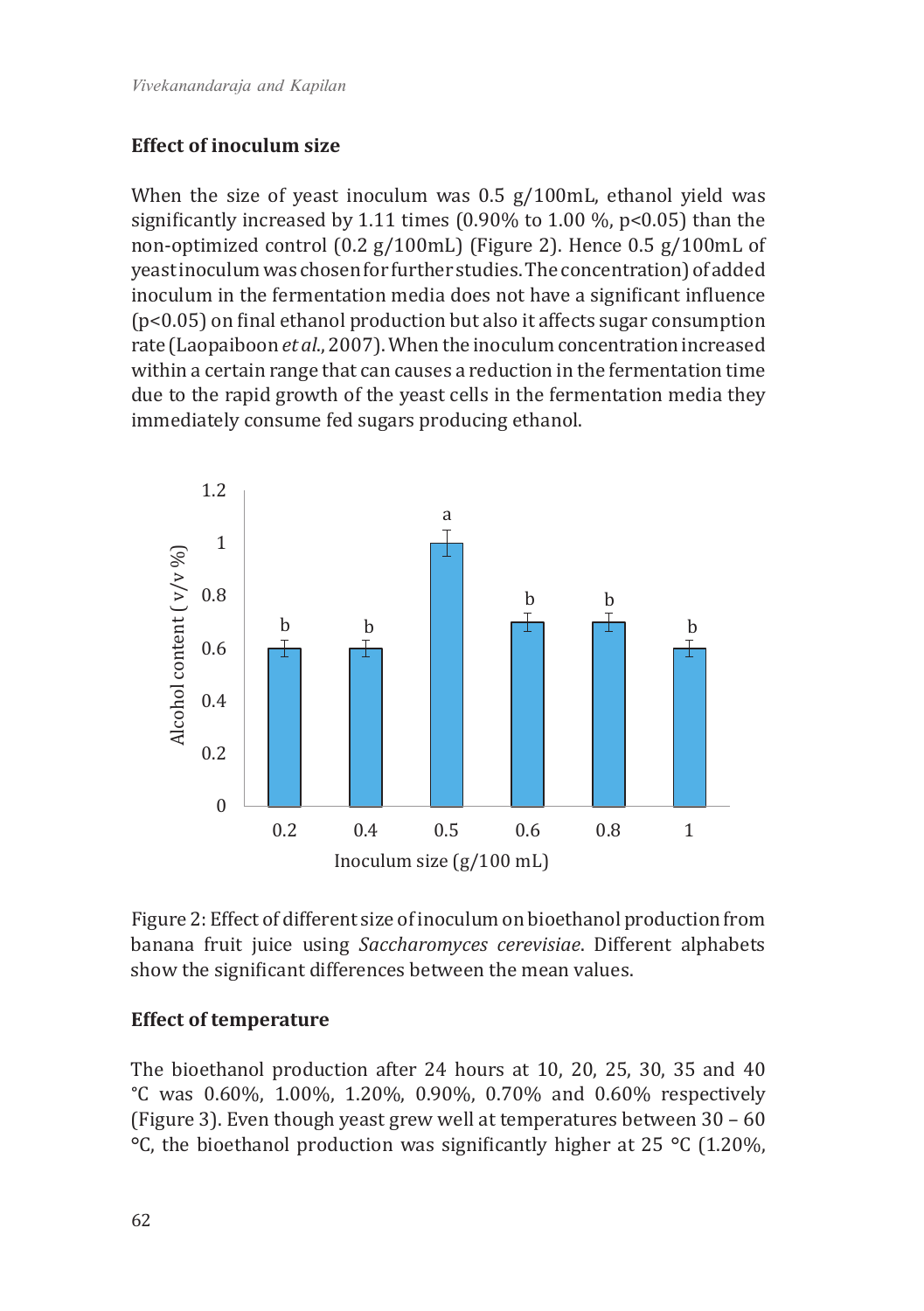$p<0.05$ ) than the non-optimized temperature 30 °C. When the culturing temperature was optimized as 25 **°**C, ethanol production was increased by 1.20 times (from 1.00% to 1.20%) than the non-optimized condition (30°C). At 30°C and above the bioethanol yield showed a decreasing trend and this decrease may be due to the stress factor on microorganisms, which is unfavorable for their growth. Microorganisms produce heatshock proteins in response to the high temperature and inactivate their ribosomes. In addition, microbial activity and fermentation process are regulated by different enzymes which are also sensitive to high temperature since it denatures their tertiary structure eventually inactivating them (McMeekin *et al*., 2002; Phisalaphong *et al*., 2006). Microorganisms employed in the fermentation method have optimum temperature range for their better growth. Therefore, it is necessary to predetermine an optimum temperature during fermentation for proper microbial growth as well as a higher yield of ethanol. It is generally believed that the ideal fermentation temperature range is between 20 and 35 **°**C and high temperature in almost all fermentation processes creates uncontrollable issues (Ballesteros *et al*., 2004; Phisalaphong *et al*., 2006). Hence 25 **°**C temperature was chosen for further studies.



Figure 3: Effect of different temperatures on bioethanol production from banana fruit juice using *Saccharomyces cerevisiae*. Different alphabets show the significant differences between the mean values.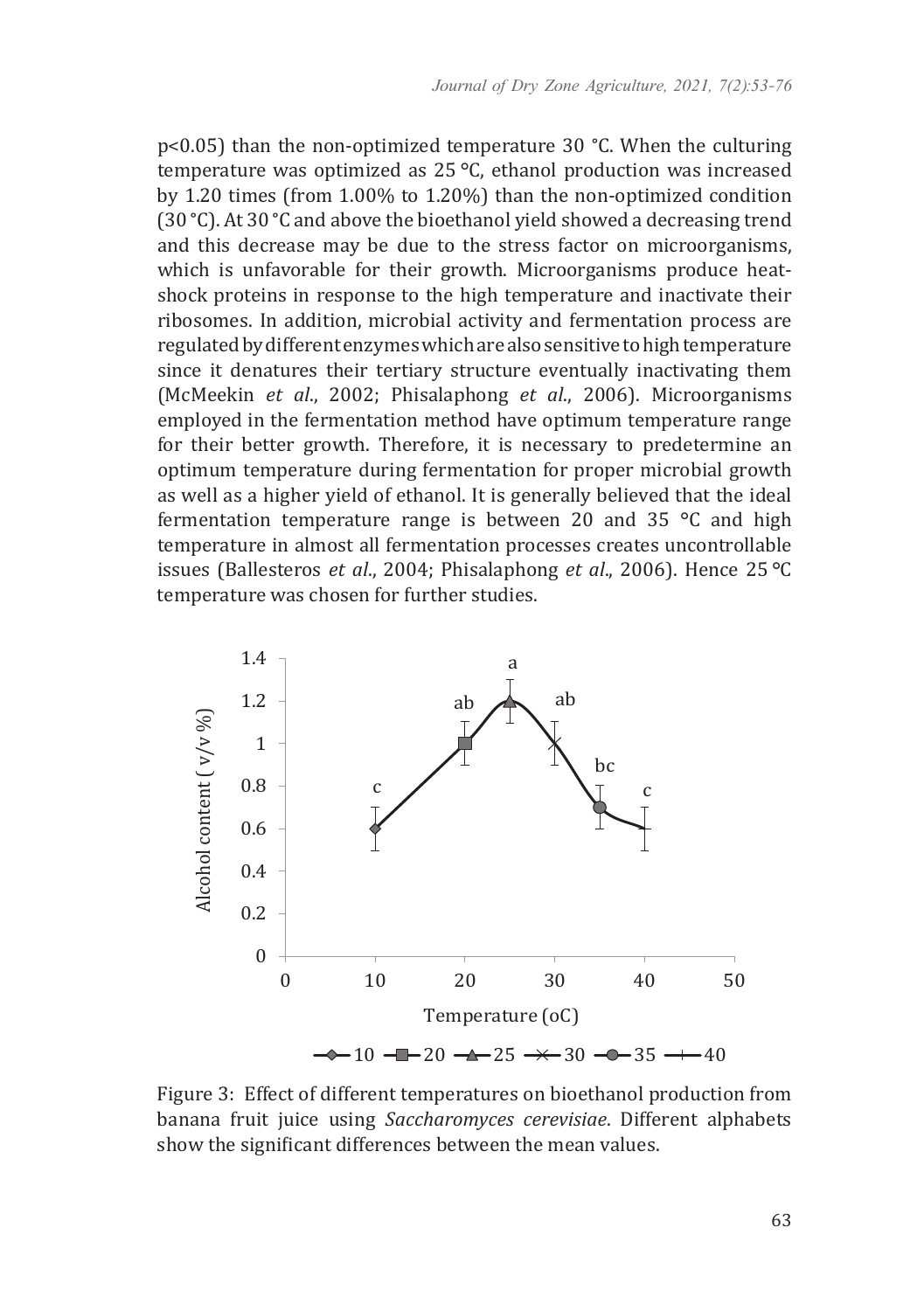## **Effect of rotation speed**

When different rotation speeds (50, 100, 150, 200, 250 rpm) were used, significantly higher ethanol production  $(1.30 \, \%)$ , p<0.05, Figure 4) was obtained when 150rpm was used. When the rotation speed of the media was optimized as 150 rpm, ethanol yield was increased by 1.08 times than the speed at non-optimized condition (100 rpm). Agitation enlarged the porosity of nutrients from the fermentation broth to inside the cells and in the same way removing ethanol from the cell interior to the fermentation broth. It conjointly will increase the sugar consumption of microbial cells and reduces the inhibition of ethanol on cells. Commonly 150–200 rpm is usually rotation speed is employed for the surplus bioethanol production by yeast cells (Liu *et al*., 2008). Once the surplus agitation is given it ends up in the restricted metabolic activities of microbial cells within the media. Hence 150 rpm rotation speed was chosen for further studies.



Figure 4: Effect of different rotation speeds on bioethanol production from banana fruit juice using *Saccharomyces cerevisiae*. Different alphabets show the significant differences between the mean values.

## **Effect of substrate concentration (raw fruit juice)**

When different concentrations of raw fruit juice (5%, 10%, 25%, 50%, and 90%) were chosen, significantly higher ethanol production was obtained at 90% of substrate concentration (3.15 times, from 1.30% to 4.10%,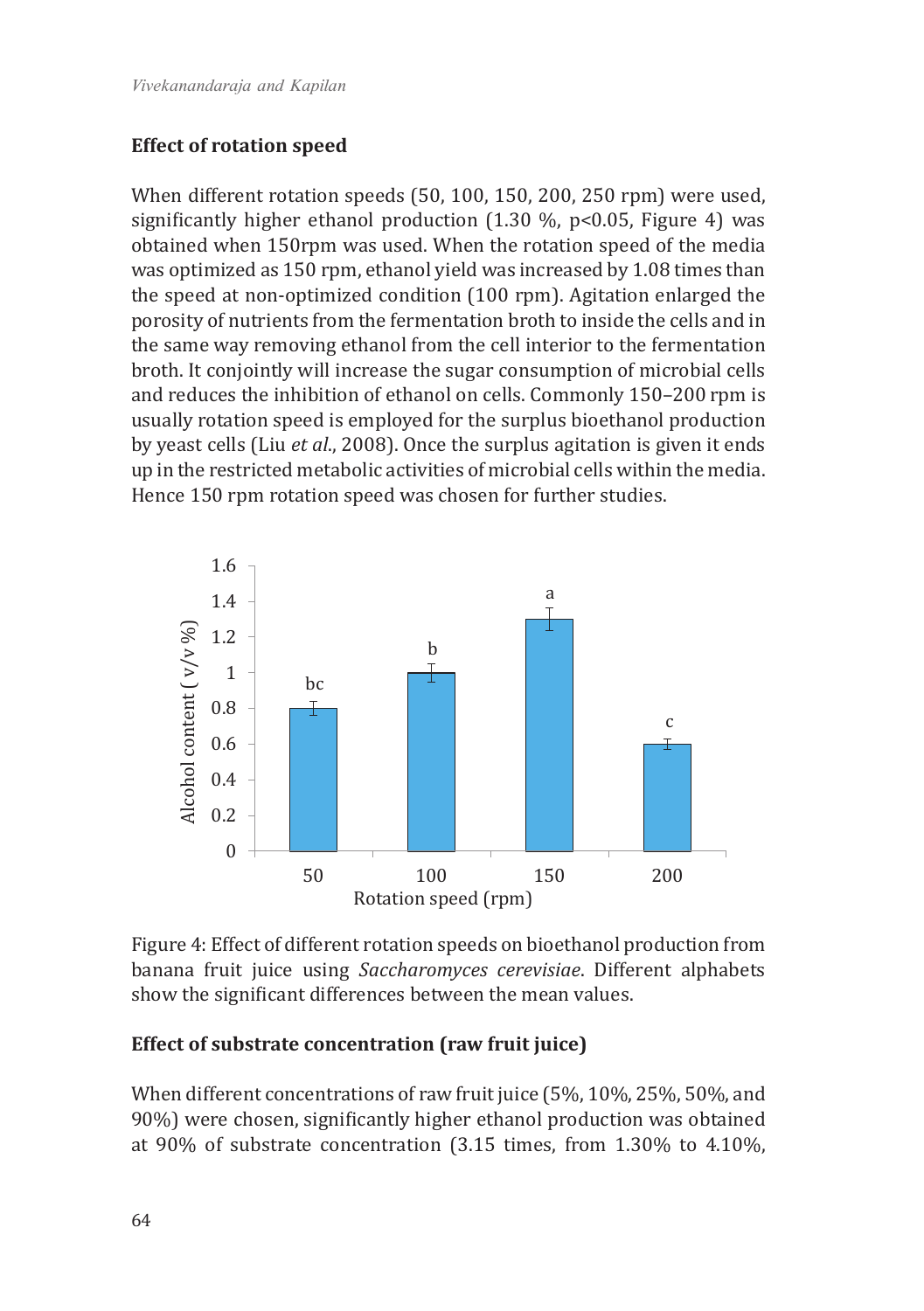p<0.05) than the non-optimized substrate concentration of 25% (Figure 5). Substrate concentration has the direct effect on fermentation rate and microbial cells. Generally, fermentation rates are going to be enlarged with the rise in substrate concentration up to a definite level. However, the surplus sugar concentration can exceed the uptake capability of the microorganisms cells resulting in a gradual rate of fermentation. Higher ethanol production can get at higher initial sugar concentration (Laopaiboon *et al*., 2007). Hence 90% substrate concentration in the fermentation media was chosen for further studies.



Figure 5: Effect of different concentrations of raw fruit juice on bioethanol production from banana fruit juice using *Saccharomyces cerevisiae*. Different alphabets show the significant differences between the mean values.

### **Effect of amount of ammonium carbonate**

When the amount of ammonium carbonate was used as 0.1 g/100mL, the ethanol yield was significantly increased by 1.07 times (from 4.10% to 4.40%, Figure 6, p<0.05) than the non-optimized amount of ammonium carbonate (0.2 g/100mL). Fermentation medium containing 0.1g of ammonium carbonate yielded significantly higher ethanol production than the other concentrations except for 0.2 g/100 mL. Higher concentration of nitrogen sources may inhibit the growth of yeast in the fermentation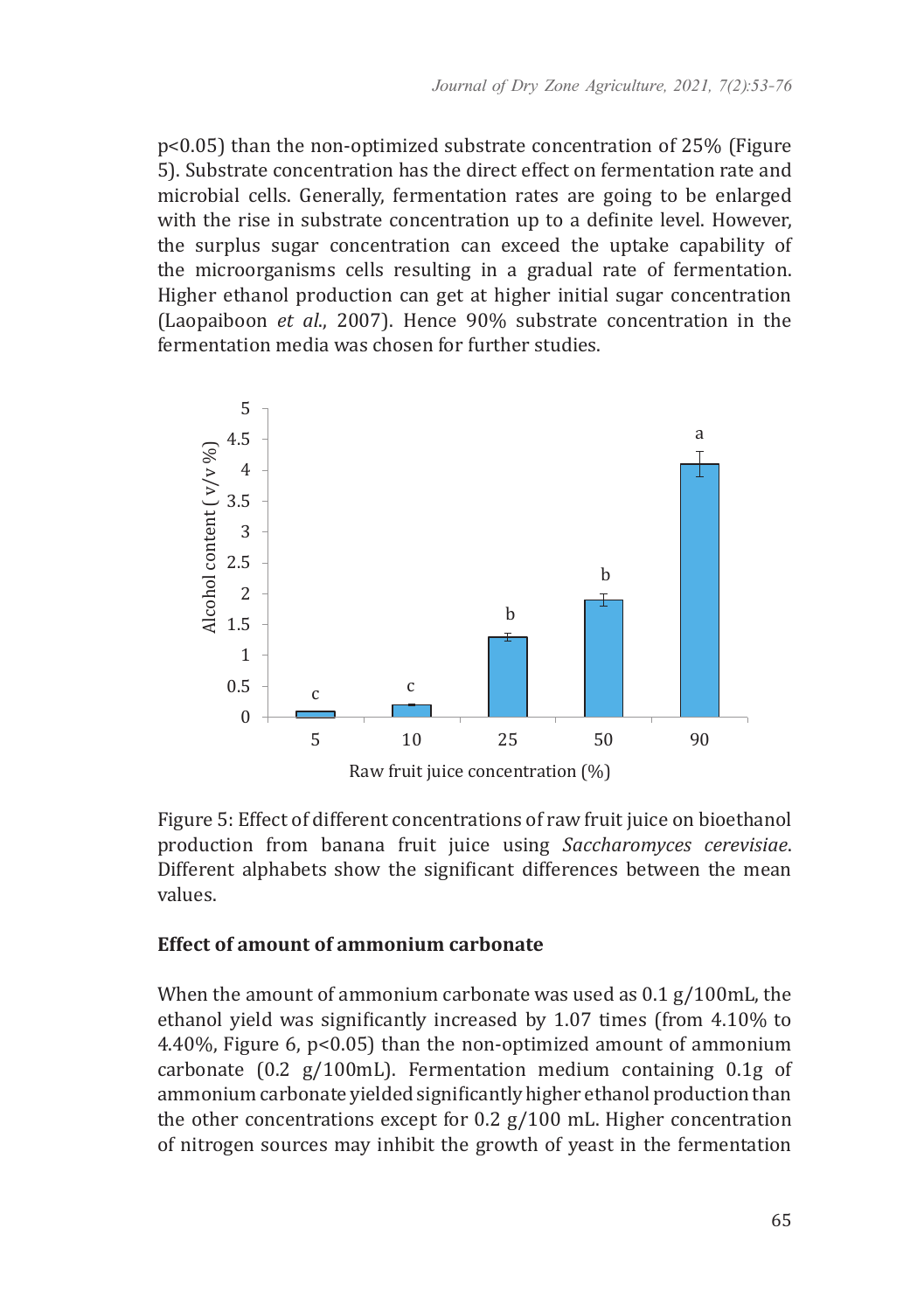medium and this will lead to a decrease in the ethanol production. Hence 0.1 g/100mL of nitrogen source (ammonium carbonate) in the fermentation media was chosen for further studies.



Figure 6:Effect of different amounts of nitrogen sources on bioethanol production from banana fruit juice using *Saccharomyces cerevisiae.*  Different alphabets show the significant differences between the mean values.

## **Effect of carbon source**

When different carbon sources such as glucose, sucrose, maltose, and dextrose (2 g/100mL) were separately added in the media setups, significantly higher ethanol production (4.80%, p<0.05) was obtained in the medium containing sucrose (Figure 7) than the other media. Sucrose was the best among the carbon sources used for bioethanol production and it may be due to its ability to make the yeast cells develop a foam surface for efficient fermentation than the other carbon sources. Hence sucrose was chosen as the carbon source for further studies.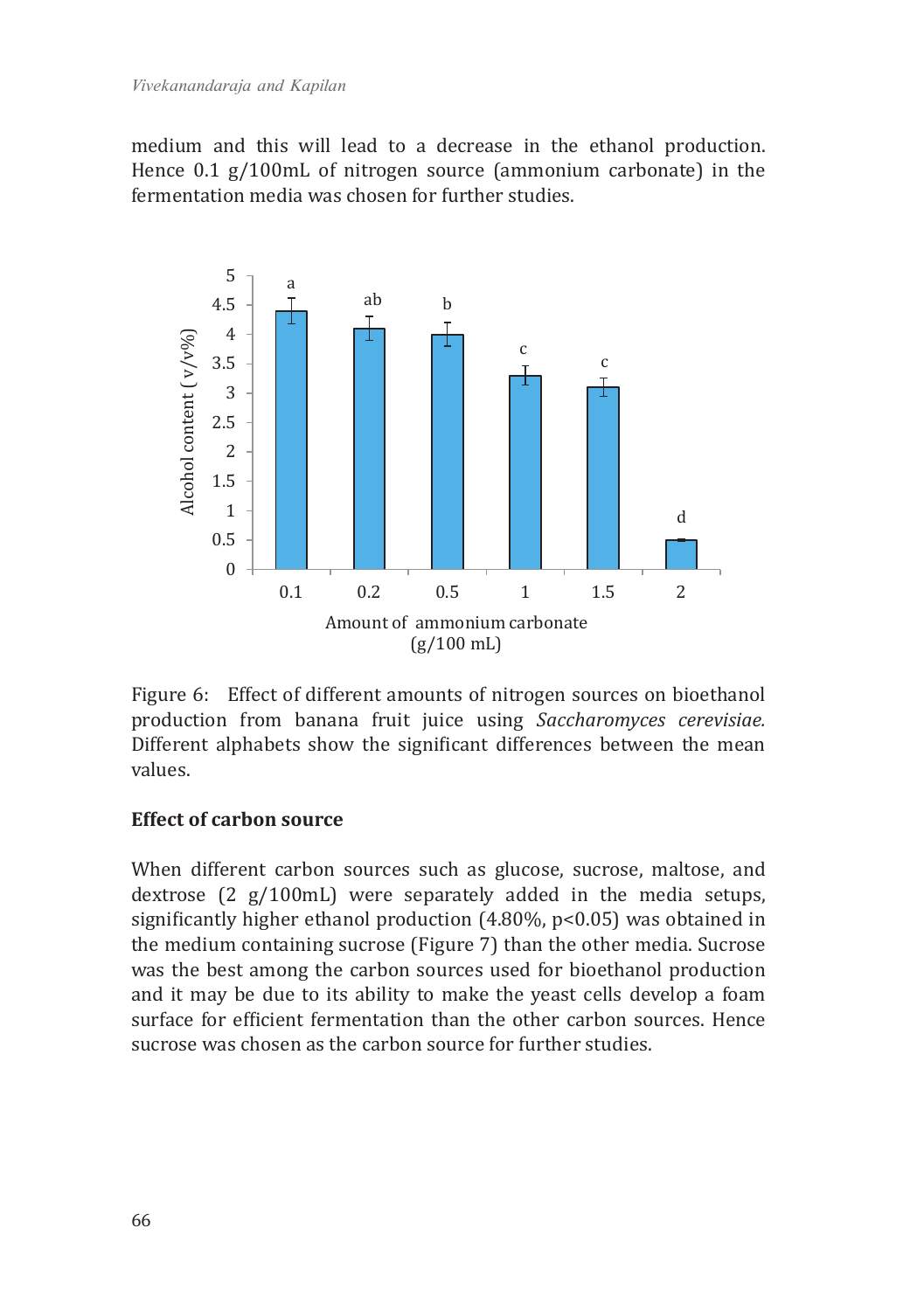

Figure 7: Effect of different carbon sources on bioethanol production from banana fruit juice using *Saccharomyces cerevisiae*. Different alphabets show the significant differences between the mean values.

## **Effect of amount of carbon source (sucrose)**

When the amount of sucrose in the media was optimized as 15 g/100mL, the ethanol yield was significantly increased by 2.33 times (from 4.80% to 11.20%, p<0.05) than the non-optimized amount 2 g/100mL (Figure 8). An increase in the concentration of sucrose increases the rate of anaerobic respiration in the yeast cells. An increase in substrate availability allows more cells to use up the substrate for respiration, thereby increasing the amount of its by-product  $CO_{2}$ , High concentration of ethanol is toxic to yeast and it can retard the rate of cell respiration in yeast, or even lead to cell death. Higher concentrations of sucrose in the fermentation media might lead to decrease in the bioethanol production. Hence 15 g/100mL of sucrose in the fermentation media was chosen for further studies.

## **Effect of pH of the medium**

When the pH of the media was kept at6.0, ethanol yield was significantly increased by 1.13 times (from 11.20% to 12.60%, p<0.05) than the nonoptimized control pH 7.0 (Figure 9). The management of pH has a direct influence on the growth of microorganisms used for fermentation process and co-jointly on their cellular processes (Kasemets *et al*., 2007; Pirselove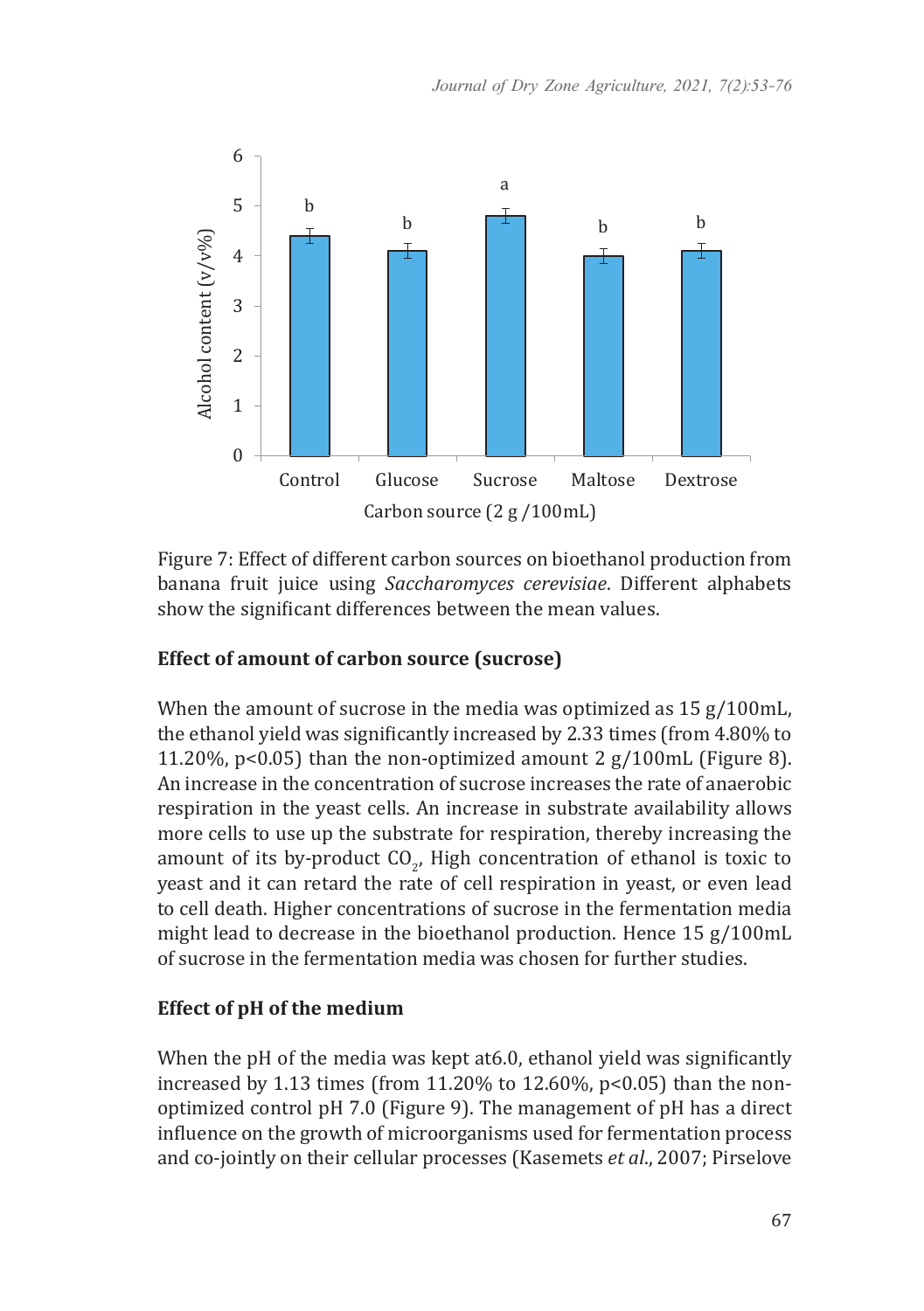

Figure 8: Effect of amount of carbon sources used in the fermentation media on bioethanol production from banana fruit juice using *Saccharomyces cerevisiae.* Different alphabets show significant differences between the mean values.



Figure 9: Effect of different pH on bioethanol production from banana fruit juice using *Saccharomyces cerevisiae*. Different alphabets show significant differences between the mean values.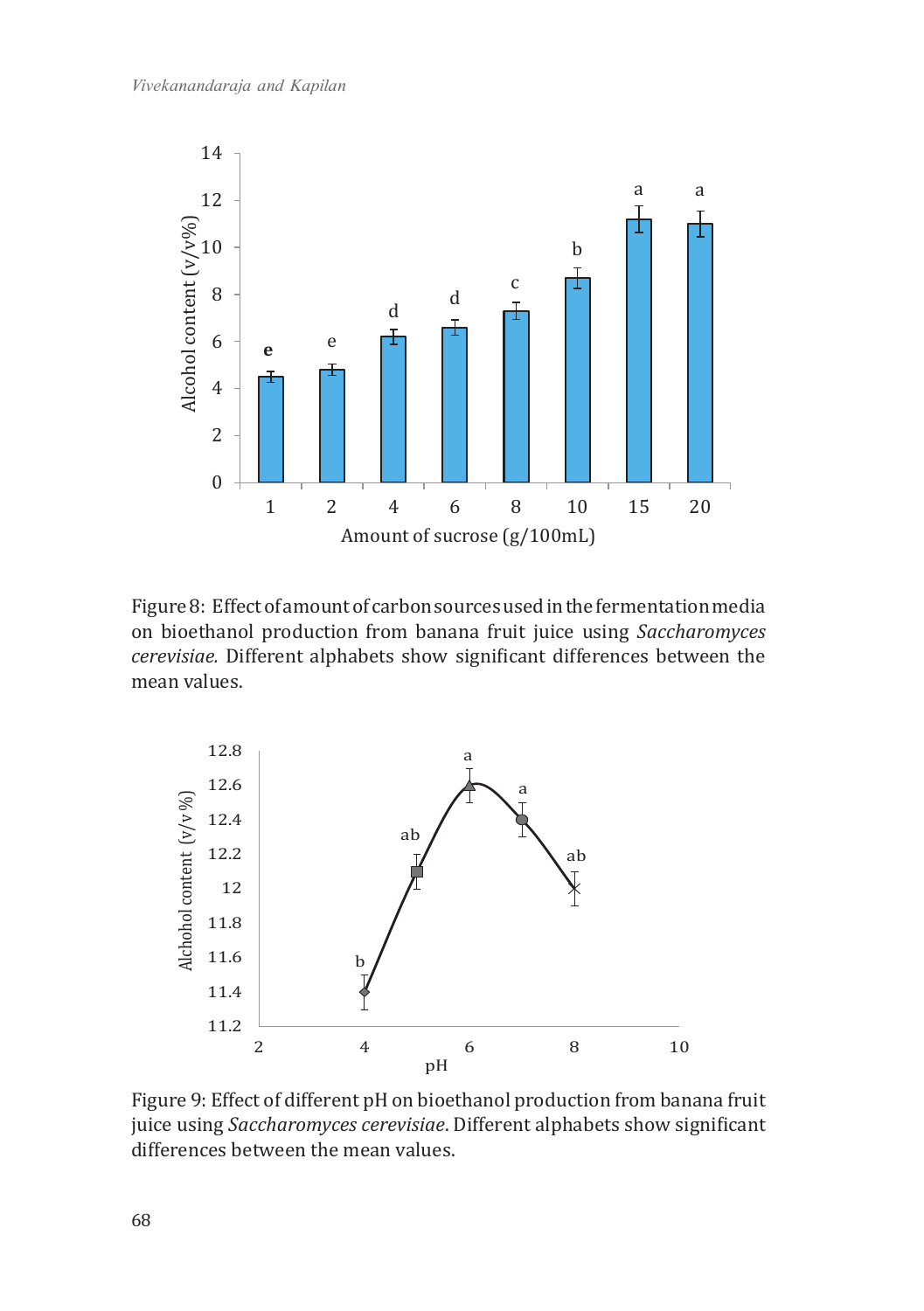*et al.*, 1993). The H<sup>+</sup> concentrations in fermentation broth will be ready to amendment the entire charge of plasma membrane so moving the porosity of some essential nutrients into the cells. Once fermentation medium becomes more acidic, the fermentation rate conjointly will increase. This might ensue to enzymes made by yeast to ferment aldohexose and these enzymes might need custom made to acidic conditions. Yeast cells are more tolerant to acidic conditions than basic conditions. The organic and inorganic chemicals employed in the media may be responsible for the change in the pH of the media due to the different ions released. Hence pH of the fermentation media was chosen as 6.0 for further studies.



# **Effect of incubation period**

Figure 10: Effect of different incubation periods on bioethanol production from banana fruit juice using *Saccharomyces cerevisiae.* Different alphabets show significant differences between the mean values.

The bioethanol production after 24, 48, 72 and 96 hours of fermentation were 12.6%, 12.3%, 7.7% and 7.5% respectively (Figure 10). Since there was no significant difference in the alcohol yield between the different incubation periods of the media, it was decided to use 24 h as the incubation period for future experiments. Short fermentation time causes inadequate growth of microorganisms within the fermentation media that ends up in inefficient fermentation. Long fermentation time causes toxic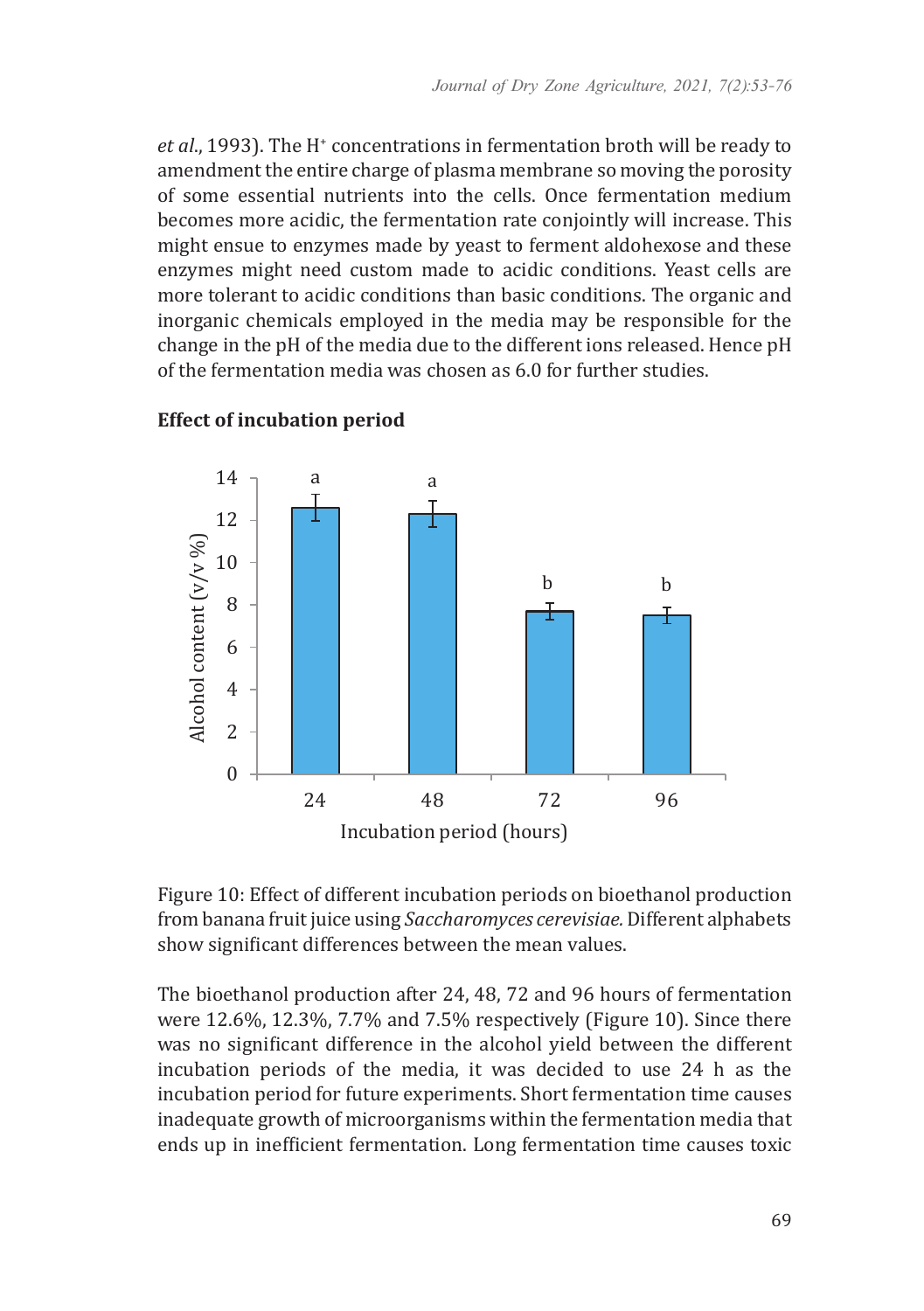impact on microorganisms growth particularly in batch fermentation due to the presence of a higher concentration of ethanol in the fermented broth (Asmamaw *et al*., 22014; Hossain *et al*., 2011; Nadir *et al*., 2009).

## **CONCLUSIONS**

The *Musa sapientum* (sour) banana juice is an effective substrate for ethanol production using yeast. After optimization of carbon and nitrogen sources, culture conditions, and media composition, the bioethanol yield was significantly increased (15.75 times, from 0.8% to 12.60%) than the non-optimized conditions. Large scale fermentation study should be carried out in order to determine whether this finding could be commercialized.

## **ACKNOWLEDGEMENT**

The authors sincerely express their gratitude to the University of Jaffna research Grant 2016 for their financial support.

# **DECLARATION OF CONFLICT OF INTEREST**

Authors have no conflict of interest to declare.

## **REFERENCES**

- Asmamaw, T. and Fassil, A. C. 2014. Trends in Bioethanol Production by *Saccharomyces cerevisiae*: Substrate, Inhibitor Reduction, Growth Variables, Coculture, and Immobilization. International Scholarly Research Notices, Article ID 532852.
- Azhar, S.H.M., Abdulla, R., Jambo, S.J., Marbawia, H., Gansaua. J.A., Faika, A.A.M. and Rodriguesc, K.F. 2017. Yeasts in sustainable bioethanol production, A review. Biochemistry and Biophysics reports, 10:52- 61.
- Balat, M. and Balat, H. 2009. Recent trends in global production and utilization of bio-ethanol fuel. Applied Energy, 86(11):2273–2282.
- Balat, M. 2007. Global bio-fuel processing and production trends. Energy, exploration & exploitation, 25(3):195–218.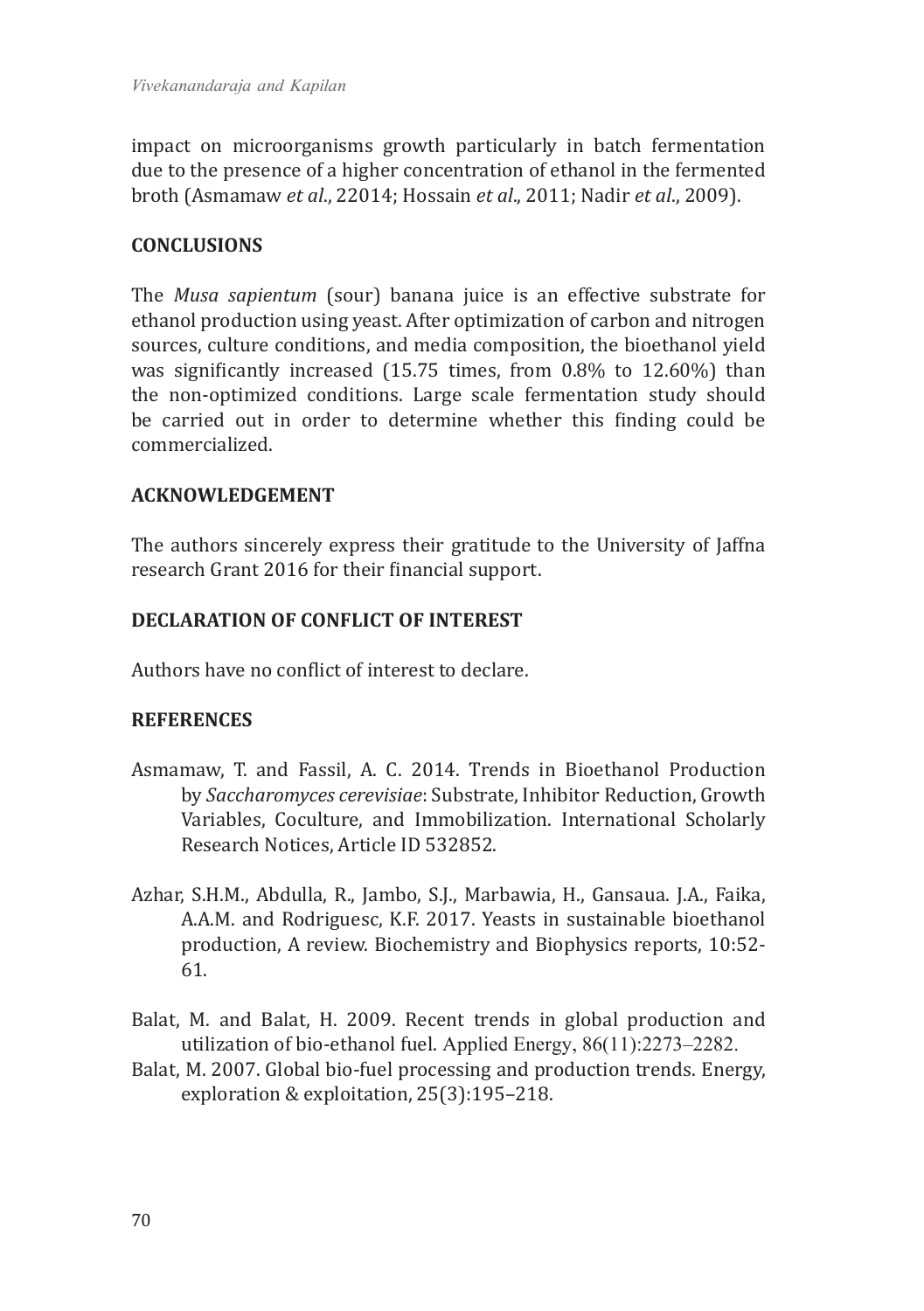- Ballesteros, M., Oliva, J. M., Negro, M. J., Manzanares, P. and Ballesteros, I. 2004. Ethanol from lignocellulosic materials by a simultaneous saccharification and fermentation process (SFS) with *Kluyveromyces marxianus* CECT 10875. Process Biochemistry, 39(12):1843–1848.
- Bryan, W. L. 1990. Solid-state fermentation of sugars in sweet sorghum. Enzyme and Microbial Technology, 12(6):437–442.
- Cardona, C.A. and Sánchez, Ó. J. 2007. Fuel ethanol production: process design trends and integration opportunities. Bioresource Technology, 98(12):2415–2457.
- Cazetta, M. L., Celligoi, M. A. P. C., Buzato, J. B. and Scarmino, I. S.<br>2007. Fermentation of molasses by Zymomonas mobilis: Fermentation of molasses by *Zymomonas mobilis*: effects of temperature and sugar concentration on ethanol production. Bioresource Technology, 98(15):2824–2828.
- Cysewski, G. R. and Wilke, C. R. 1978. Process design and exonomic studies of alternative fermentation methods for the production of ethanol. Biotechnology and Bioengineering, 20(9):1421–1444.
- Da Silva, G. P., DeAraújo, E. F., Silva, D. O. and Guimarães, W. V. 2005. Ethanolic fermentation of sucrose, sugarcane juice and molasses by *Escherichia coli* strain KO11 and *Klebsiella oxytoca* strain P2. Brazilian Journal of Microbiology, 36(4):395–404.
- Deesuth, O., Laopaiboon, P., Jaisil, P. and Laopaiboon, L. 2012. Optimization of nitrogen and metal ions supplementation for very high gravity bioethanol fermentation from sweet sorghum juice using an orthogonal array design. Energies, 5(9):3178–3197.
- deMancilha, I. M., Pearson, A. M., Waller, J. and Hogaboam, G. J. 1984. Increasing alcohol yield by selected yeast fermentation of sweet sorghum. I. Evaluation of yeast strains for ethanol production. Biotechnology and Bioengineering, 26(6):632–634.
- Demirbas, A. 2008. Biofuels sources, biofuel policy, biofuel economy and global biofuel projections. Energy Conversion and Management, 49(8):2106–2116.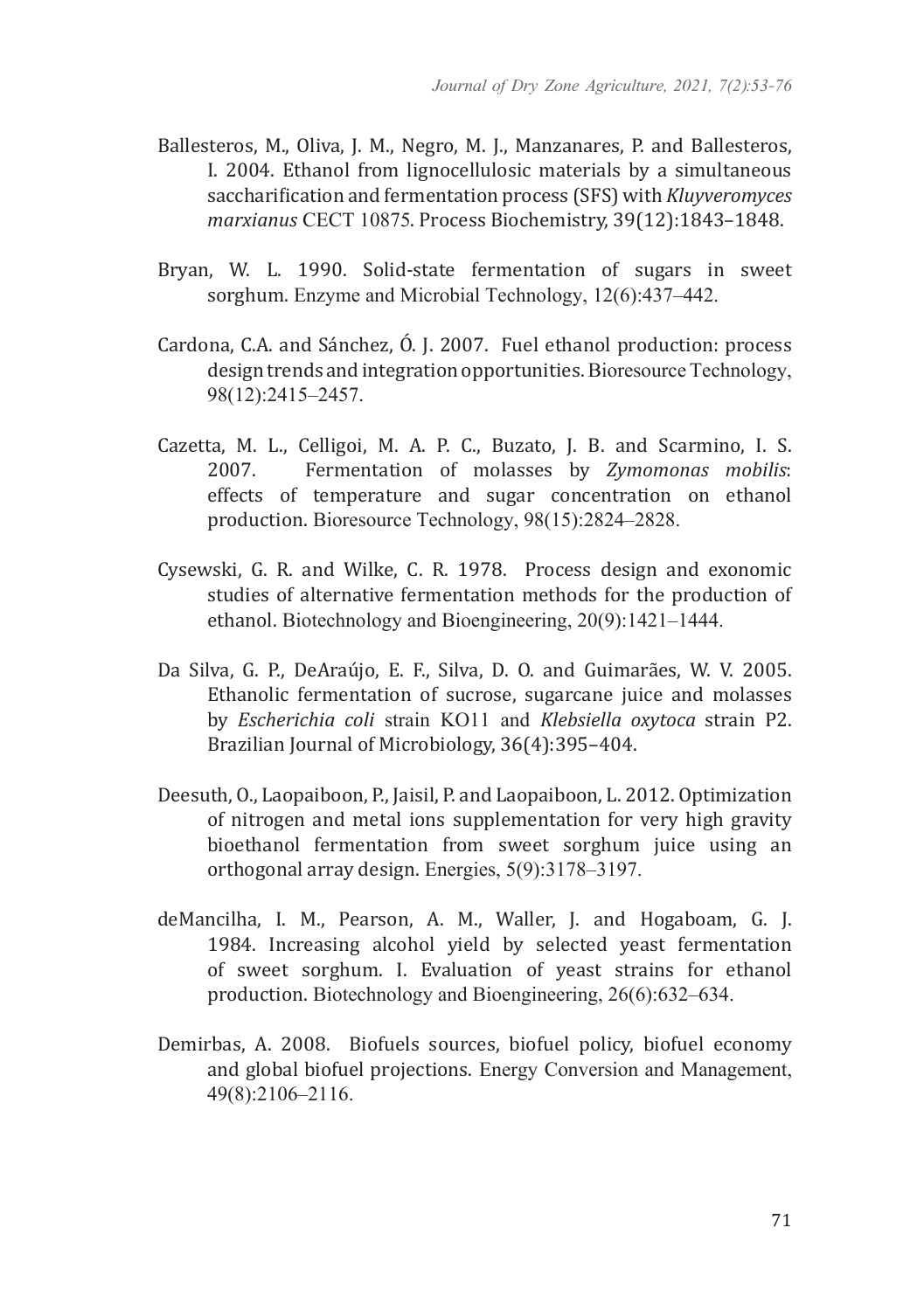- Dhaliwal, S. S., Oberoi, H. S., Sandhu, S. K., Nanda, D., Kumar, D. and Uppal, S. K. 2011. Enhanced ethanol production from sugarcane juice by galactose adaptation of a newly isolated thermotolerant strain of *Pichia kudriavzevii.* Bioresource Technology, 102(10):5968–5975.
- Dias de Oliveira, M. E., Vaughan, B. E. and Rykiel Jr.E. J.2005. Ethanol as fuel: energy, carbon dioxide balances, and ecological footprint. BioScience, 55(7):593–602.
- Dien, B. S., Cotta, M. A. and Jeffries, W. 2003. Bacteria engineered for fuel ethanol production: current status. Applied Microbiology and Biotechnology, 63(3):258–266.
- Dodić, S., Popov, S., Dodić, J., Ranković, J., Zavargo, Z. and JevtićMučibabić, R. 2009. Bioethanol production from thick juice as intermediate of sugar beet processing. Biomass and Bioenergy, 33(5):822–827.
- Ensinas, A. V., Modesto, M., Nebra, S. A. and Serra, L. 2009. Reduction of irreversibility generation in sugar and ethanol production from sugarcane. Energy, 34(5):680–688.
- Ganesh, S., Khan, A. F., Suresh, M. and Senthil, N. 1995. Character association for alcohol yield in sweet sorghum. Madras Agricultural Journal, 82(5):361–363.
- Gunasekaran, P. and Chandra Raj, K. 1999. Ethanol fermentation technology—*Zymomonas mobilis*. Current Science, 77(1):56–68.
- Hakimzadeh, V., Razavi, S. M. A., Piroozifard, M. K. and Shahidi, M. 2006. The potential of microfiltration and ultrafiltration process in purification of raw sugar beet juice. Desalination, 200(1):520–522.
- Hossain, A. B. M. S. and Fazliny, A. R. 2010. Creation of alternative energy by bio-ethanol production from pineapple waste and the usage of its properties for engine. African Journal of Microbiology Research, 4(9):813–819.
- Hossain, A. B. M. S., Ahmed, S. A., Ahmed, M., Alshammari Faris, M., Adnan, A., Annuar, M. S. M. and Hadeel Mustafa and Norah, H. 2011. Bioethanol fuel production from rotten banana as an environmental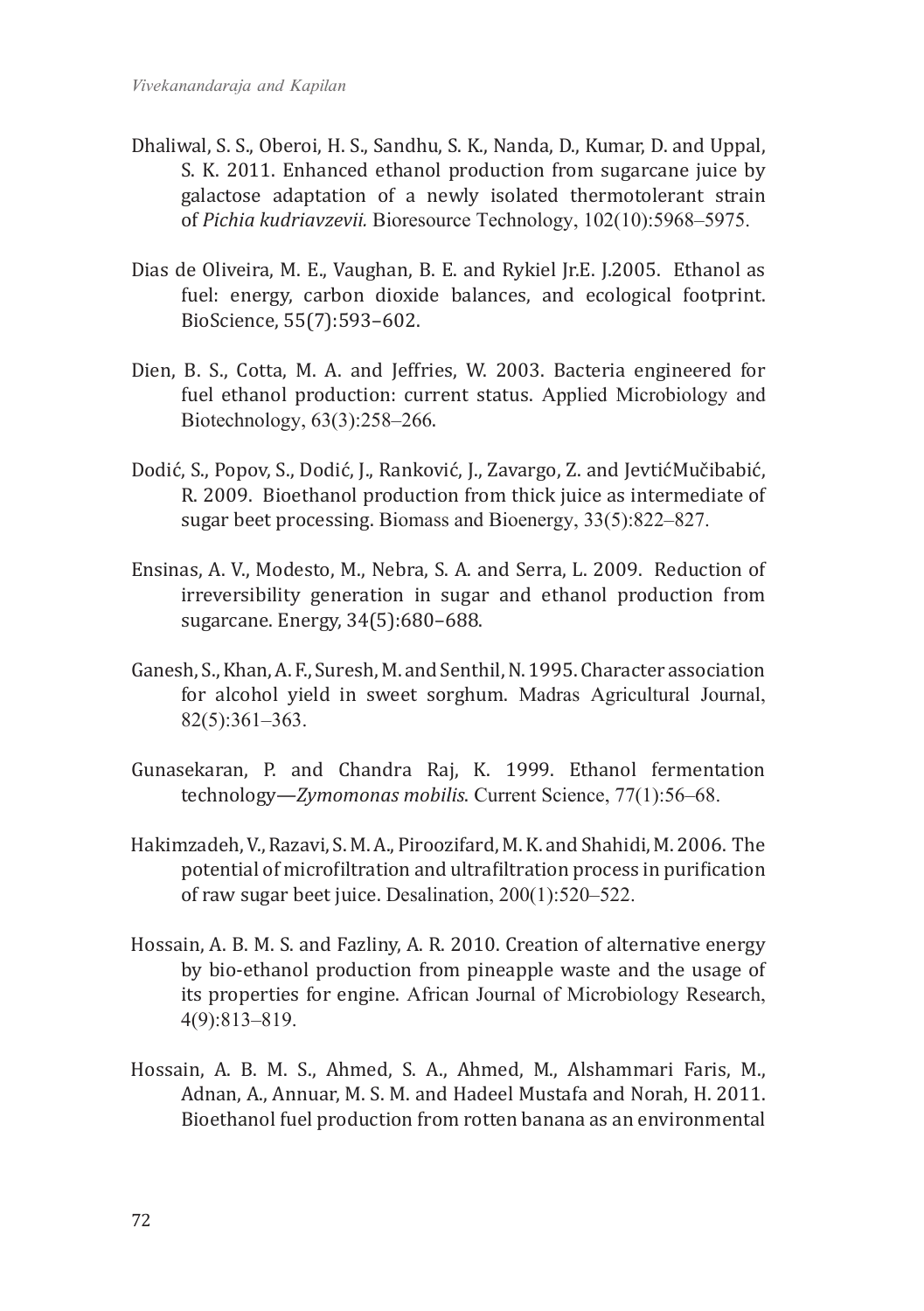waste management and sustainable energy. African Journal of Microbiology Research, 5(6):586-598.

- Ingram, L., Gomez, P. and Lai et al, X. 1998. Metabolic engineering of bacteria for ethanol production. Biotechnology and Bioengineering, 58(2-3):204–214.
- Kasemets, K., Nisamedtinov, I., Laht, T.M., Abner, K. and Paalme, T. 2007. Growth characteristics of *Saccharomyces cerevisiae* S288C in changing environmental conditions: auxo-accelerostat study. Antonie van Leeuwenhoek, 92(1):109–128.
- Kawa-Rygielska, J., Pietrzak, W., Regiec, P. and Stencel, P. 2013.Utilization of concentrate after membrane filtration of sugar beet thin juice for ethanol production. Bioresource Technology, 133:134–141.
- Kosaric,N. and Velikonja,J. 1995. Liquid and gaseous fuels from biotechnology: challenge and opportunities. FEMS Microbiology Reviews, 16(2-3):111–142.
- Laopaiboon, L., Thanonkeo, P., Jaisil, P. and Laopaiboon, P. 2007. Ethanol production from sweet sorghum juice in batch and fed-batch fermentations by *Saccharomyces cerevisiae*. World Journal of Microbiology and Biotechnology, 23(10):1497–1501.
- Liang, L., Zhang, Y.P., Zhang, L., Zhu, M.J., Liang, S.Z. and Huang, Y.N. 2008. Study of sugarcane pieces as yeast supports for ethanol production from sugarcane juice and molasses. Journal of Industrial Microbiology & Biotechnology, 35(12): 1605–1613.
- Limtong, S., Sringiew, C. and Yongmanitchai, W. 2007. Production of fuel ethanol at high temperature from sugar cane juice by a newly isolated *Kluyveromyces marxianus*. Bioresource Technology, 98(17):3367–3374.
- Lipnizki, F., Carter, M. and Trägårdh, G. 2006. Applications of membrane processes in the beet and cane sugar production. Zuckerindustrie, 131(1):29–38.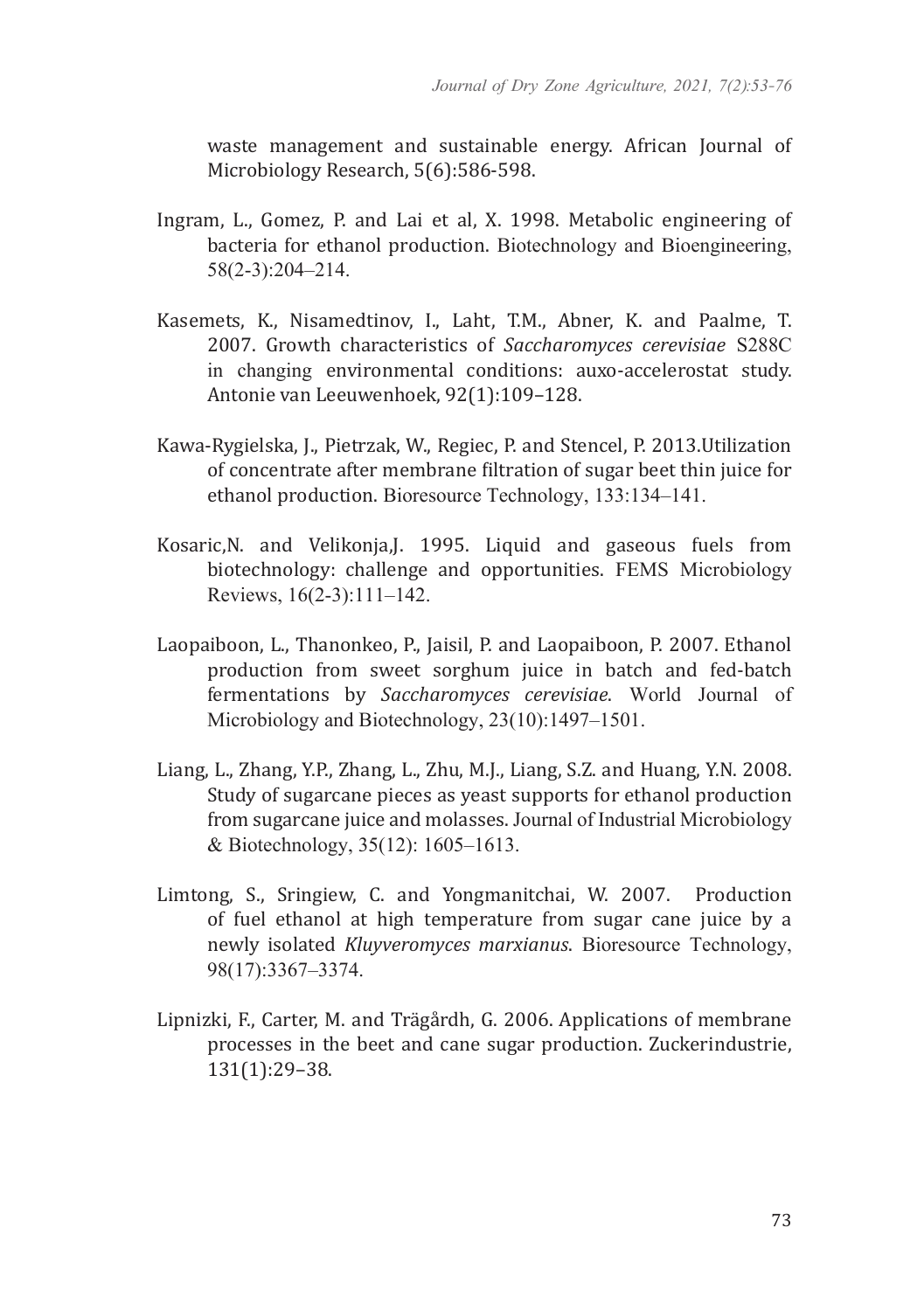- Liu, R. and Shen, F. 2008. Impacts of main factors on bioethanol fermentation from stalk juice of sweet sorghum by immobilized *Saccharomyces cerevisiae* (CICC 1308). Bioresource Technology, 99(4):847–854.
- Lynd, L. R., Cushman, J. H., Nichols, R. J. and Wyman, C. E. 1991. Fuel ethanol from cellulosic biomass, Science, 251(4999):1318–1323.
- Mabee, W. E., Gregg, D. J. and Saddler, J. N. 2005. Assessing the emerging biorefinery sector in Canada. Proceeding of the 26th Symposium on Biotechnology for Fuels and Chemicals, 26:765–778.
- Maiorella, B. L., Blanch, H. W. and Wilke, C. R. 1984. Economic evaluation of alternative ethanol fermentation processes. Biotechnology and Bioengineering, 26(9):1003–1025.
- Malça, J. and Freire, F. 2006. Renewability and life-cycle energy efficiency of bioethanol and bio-ethyl tertiary butyl ether (bioETBE): assessing the implications of allocation. Energy, 31(15):3362–3380.
- Maruthai, K., Thangavelu, V. and Kanagasabai, M. 2012. Statistical screening of medium components on ethanol production from cashew apple juice using *Saccharomyces diasticus*. International Journal of Chemical and Biological Engineering, 6:108–111.
- McCarthy, J. E. and Tiemann, M. 2006. MTBE in gasoline: clean air and drinking water issues. Washington, DC, USA.
- McMeekin, T. A., Olley, J., Ratkowsky, D. A. and Ross, T. 2002. Predictive microbiology: towards the interface and beyond. International Journal of Food Microbiology, 73(2-3):395–407.
- Mojović, L., Nikolić, S. Rakin, M. and Vukasinović, M. 2006. Production of bioethanol from corn meal hydrolyzates. Fuel, 85(12-13):1750–1755.
- Nadir, N., Mel, M., Karim, M. I. A. and Yunus, R. M. 2009. Comparison of sweet sorghum and cassava for ethanol production by using *Saccharomyces cerevisiae*. Journal of Applied Sciences, 9(17):3068–3073.
- Nagashima, M., Azuma, M., Noguchi, S., Inuzuka, K. and Samejima, H. 1984. Continuous ethanol fermentation using immobilized yeast cells. Biotechnology and Bioengineering,26(8): 992–997.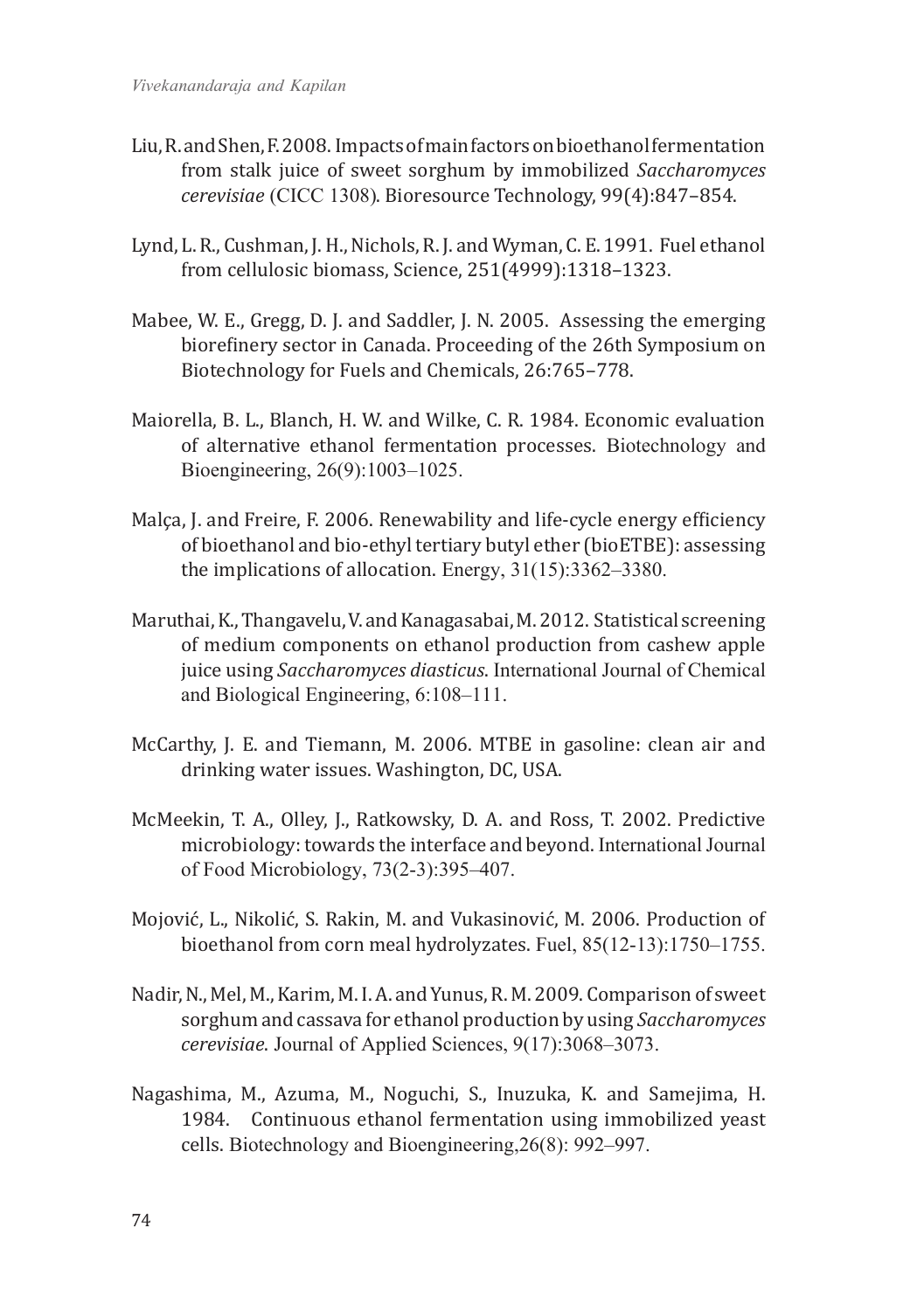- Naik, S. N., Goud, V. V., Rout, P. K. and Dalai, A. K. 2010. Production of first and second generation biofuels: a comprehensive review. Renewable and sustainable energy reviews, 14(2): 578–597.
- Nikolov, T., Bakalova, N., Petrova, S., Benadova, S., Spasov, N. and Kolev, D. 2000. An effective method for bioconversion of delignified waste-cellulose fibers from the paper industry with a cellulase complex. Bioresource Technology,71(1):1-4.
- Nonklang, S., Abdel-Banat, B.M.A. and Cha-aim, K. 2008. High-temperature ethanol fermentation and transformation with linear DNA in the thermotolerant yeast *Kluyveromyces marxianus* DMKU3-1042. Applied and Environmental Microbiology, 74(24):7514–7521.
- Ogbonna, J. C., Mashima, H. and Tanaka, H. 2001. Scale up of fuel ethanol production from sugar beet juice using loofa sponge immobilized bioreactor. Bioresource Technology, 76(1):1–8.
- Olsson,L. and Hahn-Hägerdal, B. 1993. Fermentative performance of bacteria and yeasts in lignocellulose hydrolysates. Process Biochemistry, 28(4):249–257.
- Phisalaphong, M., Srirattana, N. and Tanthapanichakoon, W. 2006. Mathematical modeling to investigate temperature effect on kinetic parameters of ethanol fermentation. Biochemical Engineering Journal, 28(1):36–43.
	- Piršelová, K., Šmogrovičová, D. and Baláž, S. 1993. Fermentation of starch to ethanol by a co-culture of *Saccharomycopsis fibuligera*and*Saccharomyces cerevisiae.*World Journal of Microbiology & Biotechnology, 9(3):338–341.
- Prasad, S., Singh, A.and Joshi, H.C. 2007. Ethanol production from sweet sorghum syrup for utilization as automotive fuel in India. Energy & Fuels,21(4): 2415–2420.
- Regiec, P. 2004. Purification of diffusion juice with ultrafiltration ceramic membrane. Acta Agrophysica, 4(2):491–500.